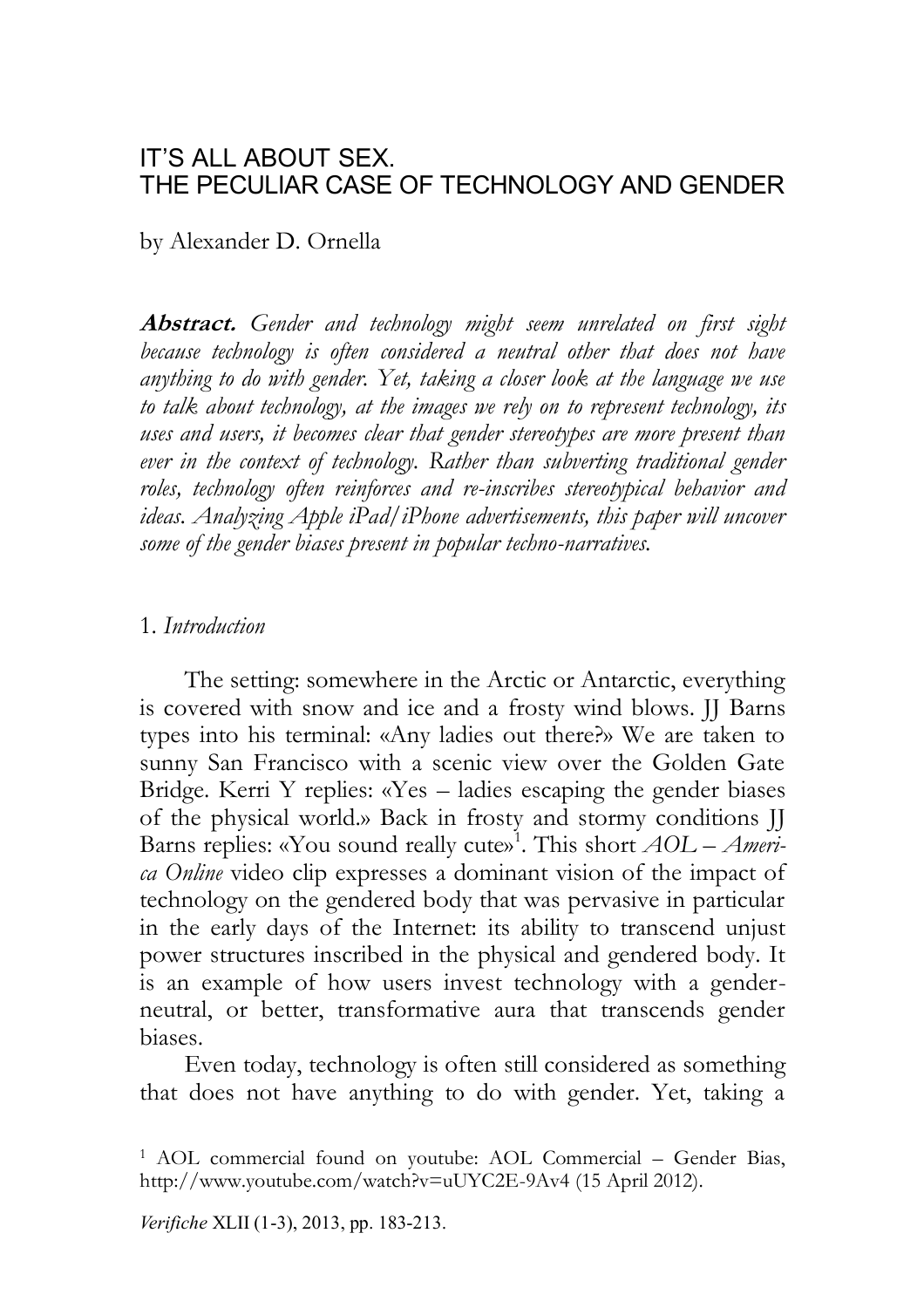closer look at the language we use to talk about technology, at the images we rely on to represent technology, its use and users it becomes clear that gender stereotypes are more present than ever in the context of technology. Gender matters in a very traditional and stereotypical way and rather than subverting prejudices, more often than not technology is used and abused to reinforce gender roles. In an attempt to uncover the gender/body/technology makeup, this paper will first discuss the notion of technology as a narrative strategy. In a second step it will look at the hidden gender issues in technology, often perceived to be gender-neutral. Finally, this paper will offer a close reading of the commercials of some of the most recent Apple products. Apple has been selected as a case study because it has deeply shaped our understanding of human-technology interaction. It has fundamentally transformed the ways in which we use and 'do' technology in everyday life. It is also a prime example for how even in an open, progressive, and diverse company, a persistent male bias is present underneath the superficial invisibility of gender in technology or attempts at diversity. The material analyzed in this paper has been published on Apple.com and aired as TV commercial both in the US and in Europe.

# 2. *Technologies*

What is 'technology'? There are different ways to understand and define technology. It was not until the 1930s that the term became popular in the United States and only in 1978 did the *Encyclopedia Britannica* include the term 'technology' for the first time<sup>2</sup>. The various ways to understand technology range from it being synonymous with science, to the practical application of science, to «useful arts»<sup>3</sup> (in particular in 19th century USA). Often, technology is understood with regards to its aims, the

<sup>2</sup> Cf. R. OLDENZIEL, *Making Technology Masculine. Men, Women and Modern Machines in America 1870-1945,* Amsterdam University Press, Amsterdam 1999, pp. 14-15. <sup>3</sup> Cf. ivi, p. 20.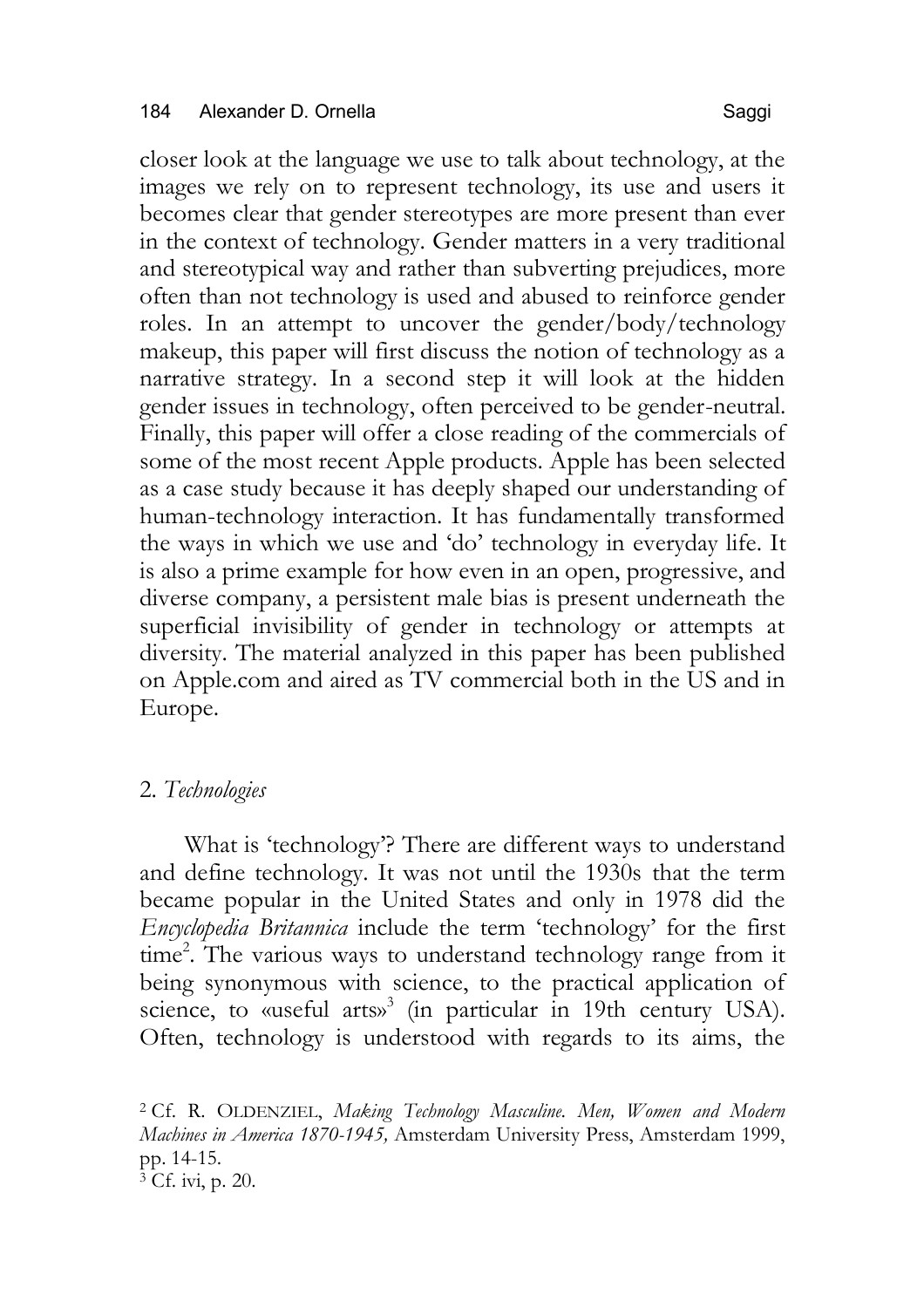production of «concrete results (in the form of objects, commodities, tools, or procedures) $\mathbf{w}^4$ . What I am concerned with here in the context of this paper, however, is the 'hidden' dimension of technology. Technology is always more than a technique, a way or practice of doing things, or (applied) knowledge. It is also always more than its material dimension, what we can see, touch, and what we can do with it. At least equally important (if not more important) as a product's material dimension however are its symbolic dimension and its socio-cultural meaning<sup>5</sup>. As something that carries meaning, technology is, as Ruth Oldenziel puts it, «part of a narrative production»6 and thus always an expression of ideas of culture, society, gender, or race<sup>7</sup>. Thus we cannot think of the material aspects of technology without also considering the narratives that come with technologies and technological products in all stages, from the idea, to the design, production, and marketing, to the ways individuals use and rely on technology. Further, it is important to consider who is involved, and in what ways, at these various stages and how he or she contributes to the writing of the techno-narrative.

Ascribing meaning to an artifact is both an individual and communal effort. As such, technology – both in its material and symbolic dimension – is the product and manifestation of social relations and involved in the negotiation of these very relations. Technology is a «materially grounded arena for dynamic social interaction involved in the planning, production, use, repair and discard of material culture»<sup>8</sup>.

<sup>4</sup> E. AGAZZI, *From Technique to Technology. The Role of Modern Science*, «Philosophy and Technology», IV (2), 1998, pp. 1-9, here pp. 1–2, http://scholar.lib.vt.edu/ ejournals/SPT/v4n2/AGAZZI.html (25 April 2012).

<sup>5</sup> Cf. B. PFAFFENBERGER*, Social Anthropology of Technology*, «Annual Review of Anthropology», XXI, 1992, pp. 491-516, here p. 496.

<sup>6</sup> R. OLDENZIEL, *Making Technology Masculine*, cit., p. 14.

<sup>7</sup> Cf. N.E. LERMAN, *Categories of Difference, Categories of Power. Bringing Gender and Race to the History of Technology*, «Technology and Culture», LI (4), 2012, pp. 893- 918, here p. 899.

<sup>8</sup> M.-A. DOBRES, *Gender and Prehistoric Technology. On the Social Agency of Technical Strategies*, «World Archaeology», XXVII (1), 1995, pp. 25-49, here p. 27.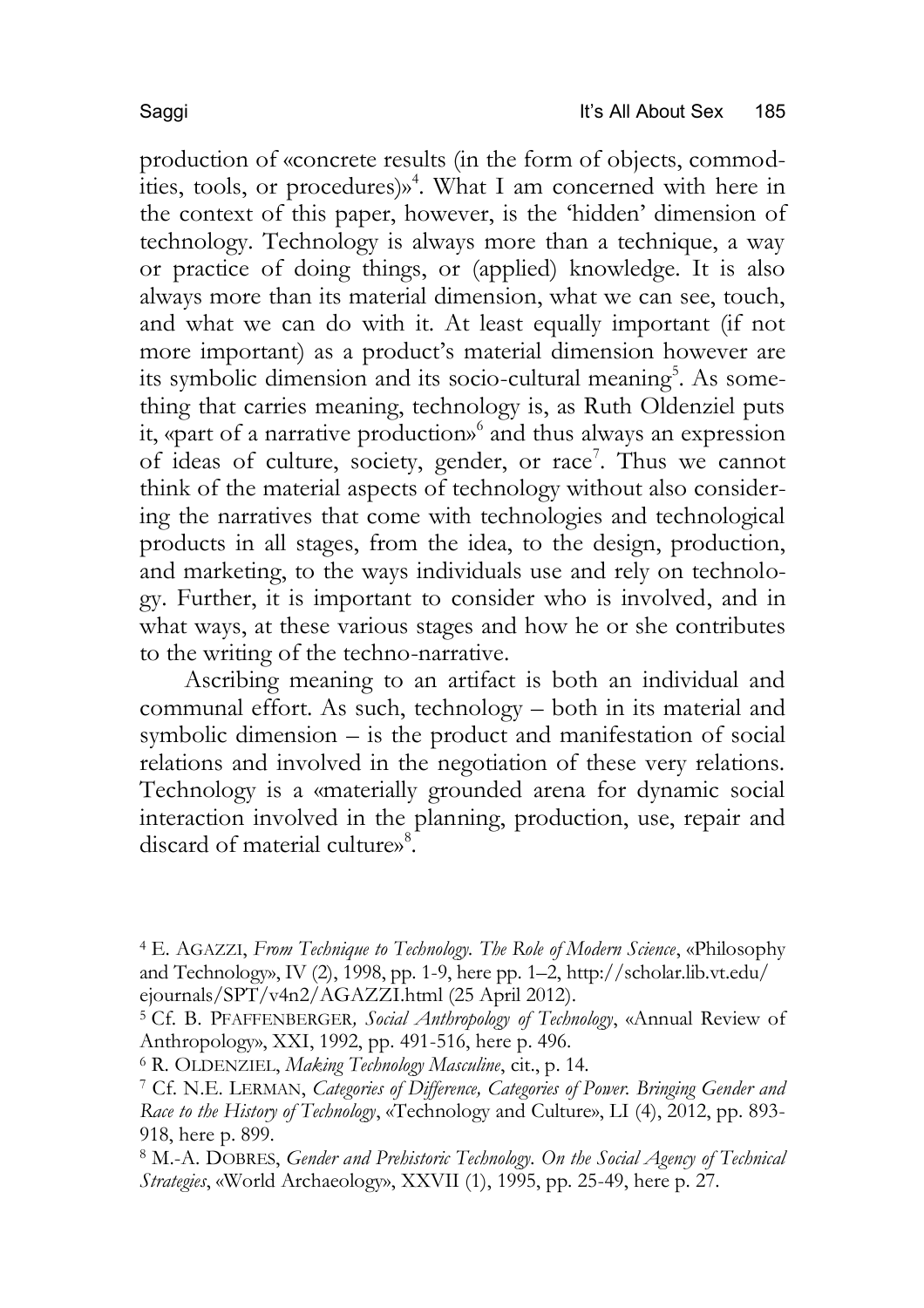At first sight it might seem that the material dimension of technology is neutral in its proper sense and technology becomes gendered only when we invest it with meaning, i.e. insert it in a framework of socio-cultural narratives of gender roles and identities. However, drawing such a clear line between the material and the symbolic dimension is not possible. Rather, they are closely connected as the context of the material dimension, i.e. who uses technology for what purposes in which setting, often plays a crucial role in whether or not we grant a product the status of technology. With regard to technology's relation to the female body, this is crucial for at least two reasons: 1) Women are often less enthusiastic (or perceived to be less enthusiastic) about technology or less technically competent, not because they lack some sort of 'technology gene' but because girls are often brought up distanced from technology. Women are also often less exposed to technology, or exposed in hidden or other ways: as users rather than producers or inventors and when they produce/invent, it remains often hidden. Less and a different kind of exposure leads to less practice which again leads to a lack of experience which, in turn, often leads to insecurities in handling technologies. This lack of experience is then socially re-interpreted and becomes a social expectation: women are expected to be less technologically apt than their male counterparts and thus potential technocuriosity is not encouraged<sup>9</sup>. 2) Whether or not something is considered to be 'technology' depends, to some extent, on which gendered sphere we associate a piece of equipment with, as social anthropologist Francesca Bray puts it: «An electric iron is not technology when a woman is pressing clothes, but it becomes technology when her husband mends  $ib<sup>10</sup>$ . These boundaries are not necessarily stable and can change over time, as the example of the microwave shows: initially perceived as a technological gadget belonging to the masculine realm, it soon became a stand-

<sup>9</sup> Cf. C. COCKBURN and S. ORMROD, *Gender and Technology in the Making*, Sage, London 1993, p. 1.

<sup>10</sup> F. BRAY, *Gender and Technology*, «Annual Review of Anthropology», XXXVI, 2007, pp. 37-53, here p. 42.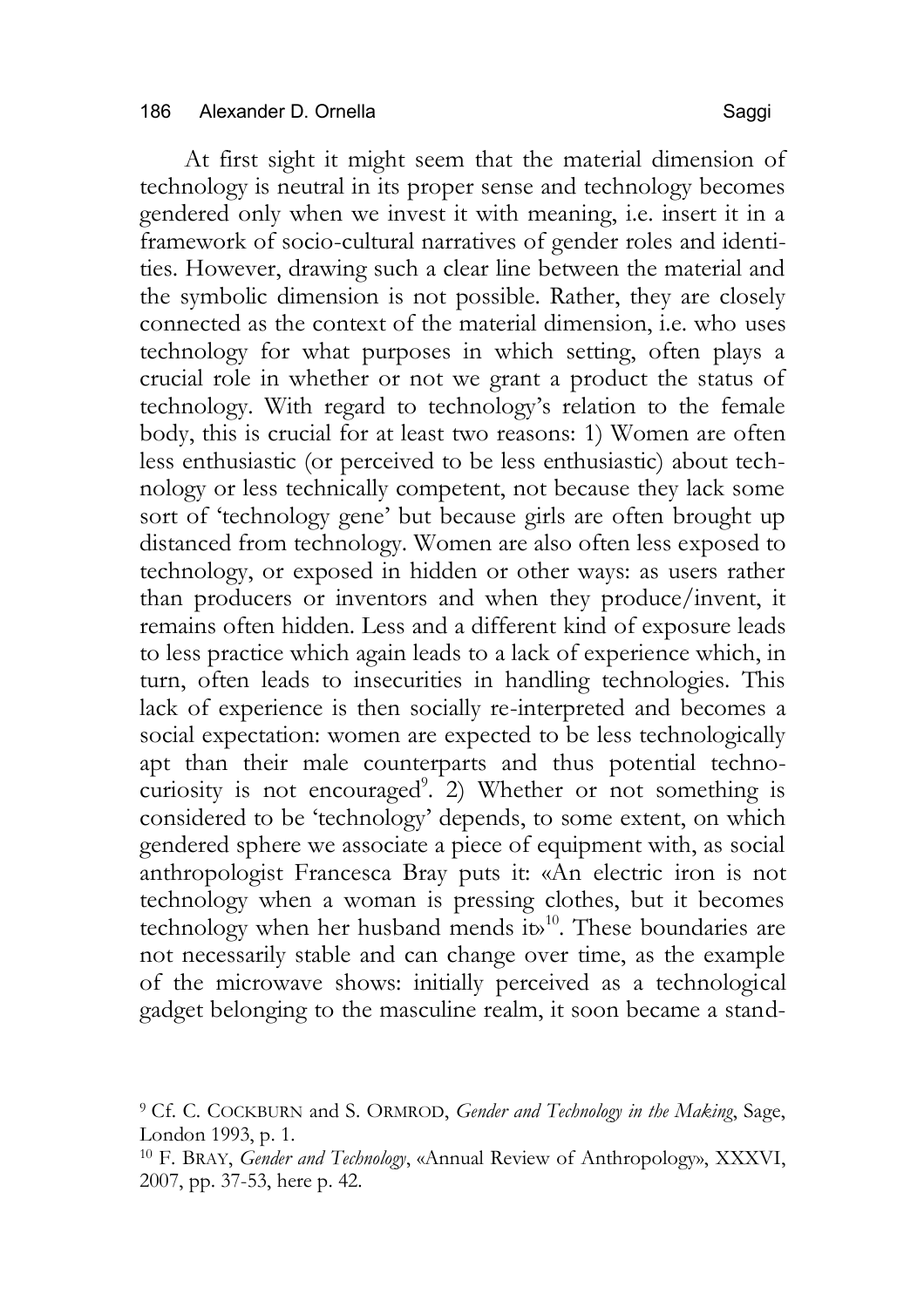ard household appliance and entered the feminine sphere<sup>11</sup>. Yet Elizabeth Silva points out that the lines between masculine/feminine (technological) realms are not as clear-cut as it often might seem. While today the domestic kitchen is still a predominantly feminine space, technologies such as the microwave introduced new actors to what was formerly an exclusively feminine realm:

The main user of the cooker remains a woman, although other users have appeared. But, with increasing "intelligence" in the machine, used as part of the technological nexus, it has also become possible to address neutered cooks, for instance, "busy professionals" or "overworked parents". This enlarged category of cooks reflects a reshaping of gender boundaries. The kitchen is no longer an exclusive realm of women, just as the world out of the kitchen is no longer exclusively a place for men. Actually this transformation of gender-related properties appears to have some basis in class divisions, with the kitchen becoming a place of sociability and distinction, in particular for better-off families<sup>12</sup>.

Thus technology in its materiality does not determine gendered spaces, rather, the power structures, use cases, and narratives in which each technological product is involved contribute to a gendering of spaces. What these spaces look like, which gender they are associated with, how they are constructed, and who has access to what kind of technology can be different for different parts of society. Any analysis of the gender-technology relation, then, needs to consider the dynamic nature of technology and the symbolic meanings it adopts during the various stages of design, production, marketing, and use.

To briefly sum up, technological products are material realities, yet they are also part and expression of dynamic social processes 13. As material realities, they are embedded in our everyday

<sup>11</sup> Cf. C. COCKBURN and S. ORMROD, *Gender and Technology in the Making*, cit., pp. 41-74, p. 108.

<sup>12</sup> E. SILVA, *Technology, Culture, Family. Influences on Home Life*, Palgrave, Basingstoke 2010, p. 95.

<sup>13</sup> Cf. M.-A. DOBRES, *Gender and Prehistoric Technology*, cit., p. 27.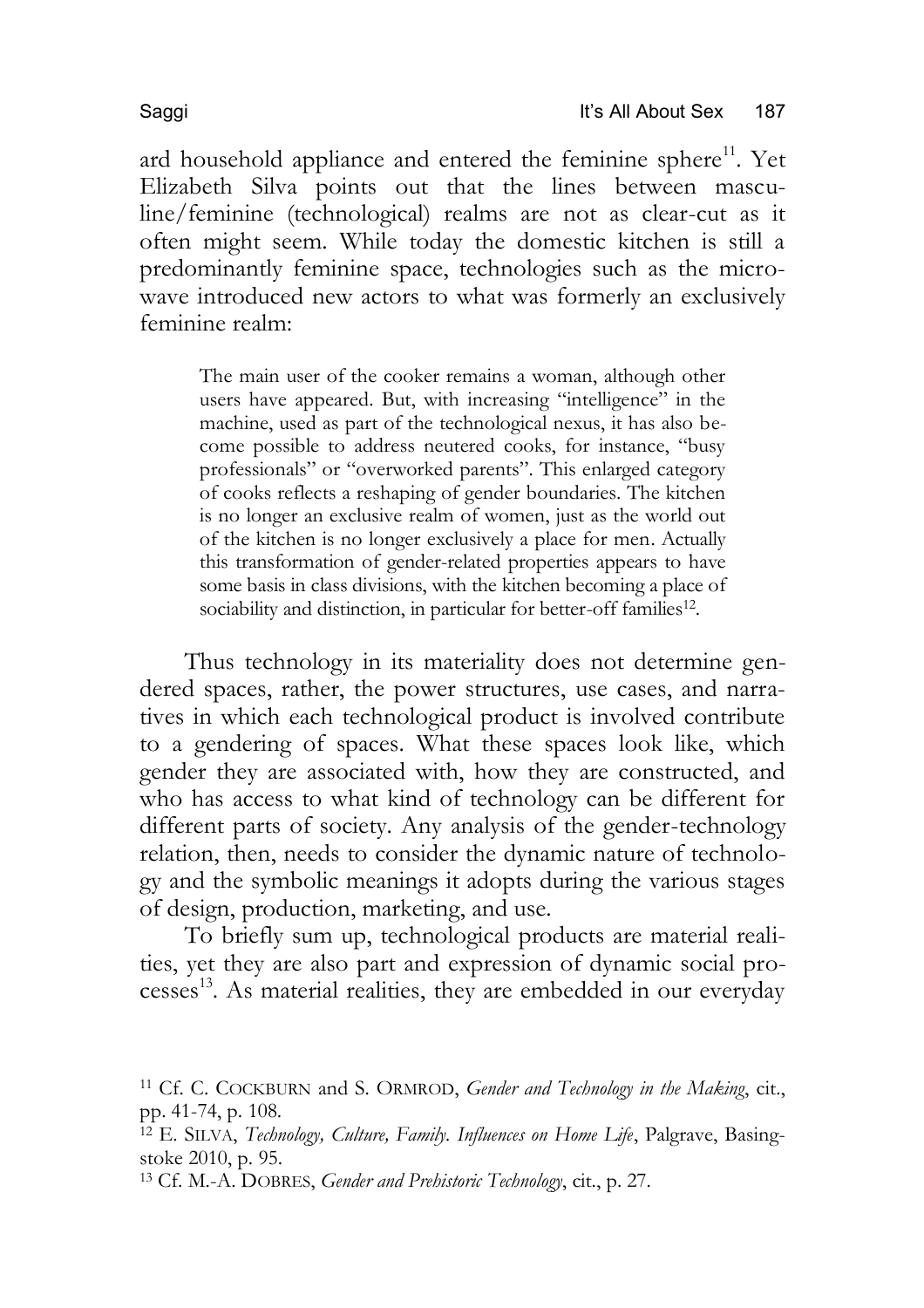lives and become part of a web of narratives<sup>14</sup>. Gender is an important factor in how the majority of consumers think about technology, how it is marketed and how it is used, even if the lines between 'masculine' technology and 'feminine' (non-)technology are often blurry and show that technology can also be used in unexpected ways.

## 3. *Gender Neutrality?*

The relation between technology and gender is perceived to be ambivalent and peculiar. On the one hand, as Stephen Talbott points out, technology is often regarded as an object that is gender neutral, or even better: that is able to overcome age, gender, race, and any prejudices related to those categories and thus has a liberating, even transcendent quality: «The Internet, many believe, will cleanse us from sin. In particular, it will deliver us from prejudice and bigotry. The idea is that I can't see your age or race or gender or handicap when I interact with you across the Net, and therefore I can't cultivate prejudicial feelings against yous<sup>15</sup>. On the other hand, technology is strongly associated with the masculine as its natural domain, both with regard to its invention and to its handling. These two seemingly conflicting perceptions have co-existed rather peacefully for the most part of the history of technology. What is peculiar about these two perceptions is that whenever technology is criticized as being naturally masculine and thus its apparent neutrality is put into question, this is

<sup>15</sup> St. L. TALBOTT, *Virtual Spirituality and the Destruction of the World*, in *Ritus – Kult – Virtualität*, ed. by CHR. WESSELY, G. LARCHER, Pustet, Regensburg 2000, pp. 99-121, here p. 99. Translation taken from the original English version available in the appendix of the PDF copy of the book on the CD-ROM that came with the book. The perception of technology as neutral and masculine is also something that surfaced in many personal conversations and is very present in the self-perception of white western male engineers. The perception of technology's gender neutrality is often rooted in an understanding of technology as a tool which can be used in a variety of ways and for various aims.

<sup>14</sup> Cf. B. PFAFFENBERGER*, Social Anthropology of Technology*, cit., p. 505.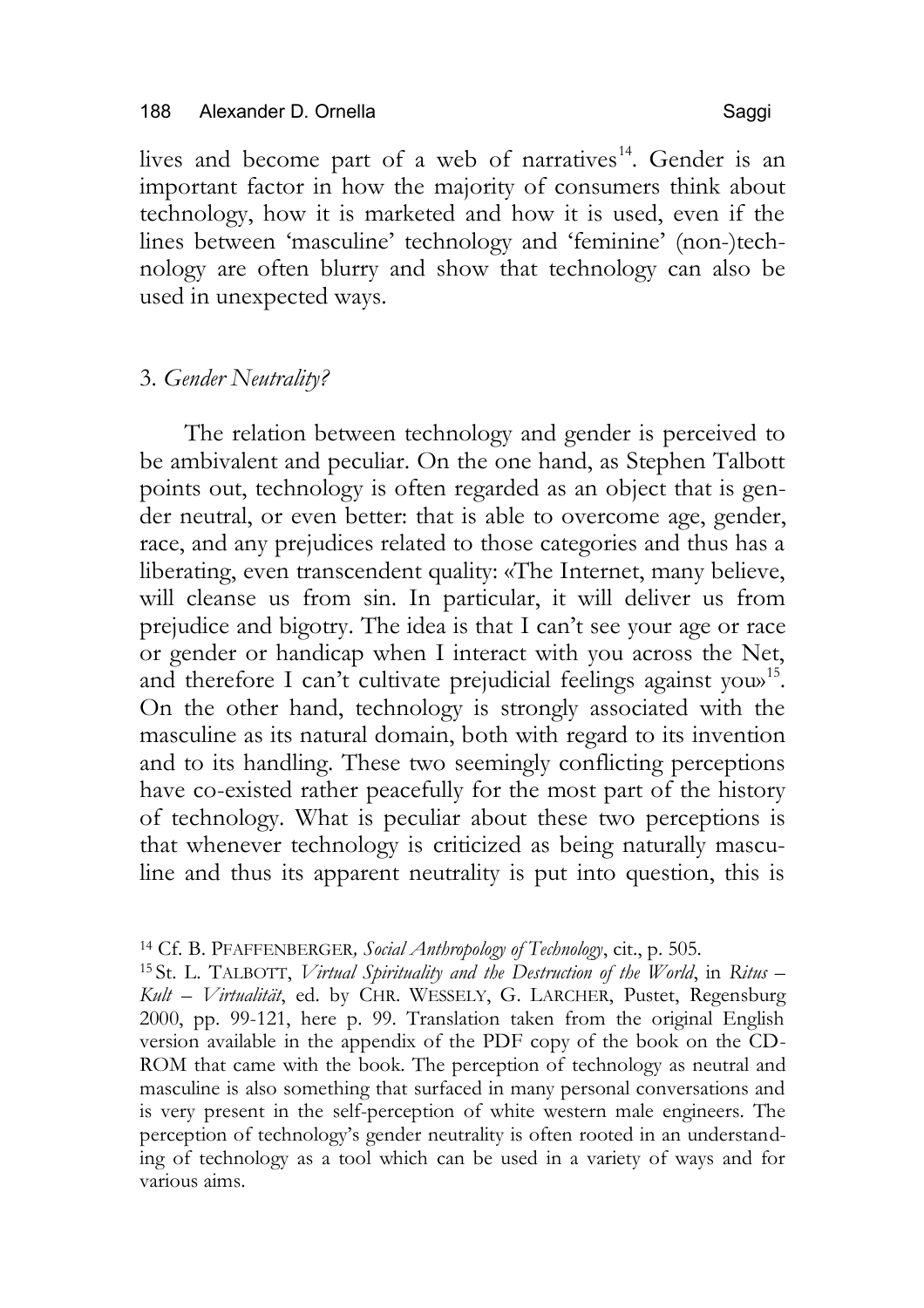often done with the underlying idea that technology 'really' is neutral (technology as liberating and transcending social, exclusive categories). This process of replacing one version of neutrality with another neglects, however, that users often replicate social hierarchical structures in and through technology.

The notion of technology's neutrality has many different roots but at the heart of many of them is our everyday experience: transportation technology helps us get to work every day or to our favorite vacation spot; communication technology allows us to stay in touch with family and friends and exchange information; technological appliances in and around the household help us to be more efficient in our tasks or cater to the modern lifestyle of cleanliness and consumption<sup>16</sup>. For the most part technology is experienced as a neutral object or tool to facilitate certain tasks or control, shape, and transform the environment<sup>17</sup>, and this perception of neutrality is reinforced by the fact that the same piece of technology can be used for good or evil purposes. However, we often pay little attention to the subtle ways in which technology and how we use it impact social structures. There are moments in which technology becomes something entirely other and that can change how we experience the world – at least that is what marketing often tries to make us believe, as in the case of the 'magical' iPad –, but as soon as the novelty has worn off, technology is simply 'there', incorporated in everyday life, and as such a 'normal' and (therefore) neutral device.

Technologists and policy makers have contributed to the perception of technology as a neutral agent in other contexts, e.g. a political context, as well. In her study of nuclear power after World War II, Gabrielle Hecht points out that during the cold war, the notion of 'neutral technology' was deliberately and carefully constructed: «Conceptualizing science and technology as apolitical was crucial in justifying the vast resources poured into military and industrial development […] But if atomic weapons, nerve gas, the moon landing, or any number of other achievements functioned as credible evidence of American superiority, it

<sup>16</sup> Cf. B. PFAFFENBERGER*, Social Anthropology of Technology*, cit., p. 495. <sup>17</sup> Cf. ivi, p. 497.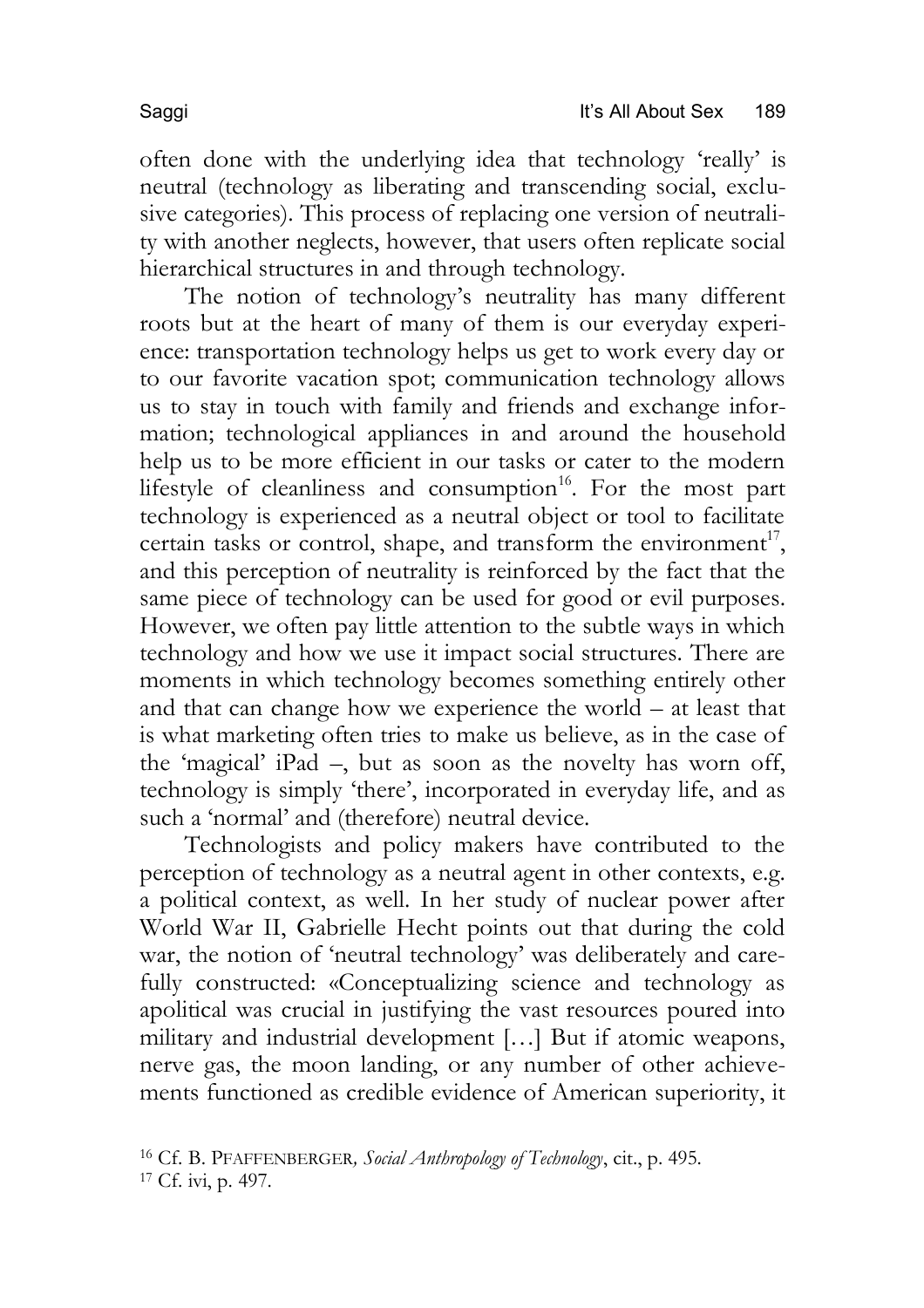was precisely because technology was thought to provide an objective, natural, and *inherently apolitical* measure of strength»18. While this example is primarily concerned with technopolitics rather than gender, it shows how different social agents have contributed to the understanding of technology as something beyond earthly and social realms (characterized by gender and political categories among others) for a variety of reasons, on different levels, and in different contexts.

Feminist scholars such as Donna Haraway or Sherry Turkle have underlined the ambivalent nature of technology. In her famous cyborg manifesto, Haraway emphasizes that most technology is derived from war technology, created by men and used as a means of power to stabilize existing patriarchal structures, yet she also points out the subversive potential of technology and cyborg creatures<sup>19</sup>. Thus, in its early days, the Internet was understood as a powerful medium that could question and transform existing power structures and hierarchies and contribute to a more equal society<sup>20</sup> – a society in which gendered discrimination will no longer exist.

Early approaches in cyberfeminism have often seen the subversive potential of the Internet in its disembodied nature. Gender is embodied and socially inscribed into bodies, and cyberfeminism understood this «embodied visibility»<sup>21</sup> of gender to be one of the causes of oppression, unjust power structures, and discrimination based on gender, ethnicity, and age<sup>22</sup>. The Internet was perceived to be able to overcome these gendered structures precisely because the user's physical body is usually concealed from communicative practices on the Internet, and because the user can choose a virtual body representation that does not reflect their age, sex, or race: «In the early days of the Net, technological visionaries imagined the online world as a utopian space

<sup>18</sup> G. HECHT, *The Radiance of France. Nuclear Power and National Identity after World War II*, MIT Press, Cambridge MA 1998, pp. 336-337.

<sup>19</sup> Cf. D. HARAWAY, *The Haraway Reader*, Routledge, New York 2004, p. 10.

<sup>20</sup> Cf. J. DANIELS, *Rethinking Cyberfeminism(s). Race, Gender, and Embodiment*, «Women's Study Quaterly», XXXVII (1&2), 2009, pp. 101-124, here p. 101.

<sup>21</sup> Ivi, p. 110.

<sup>22</sup> Cf. ivi, pp. 109-110.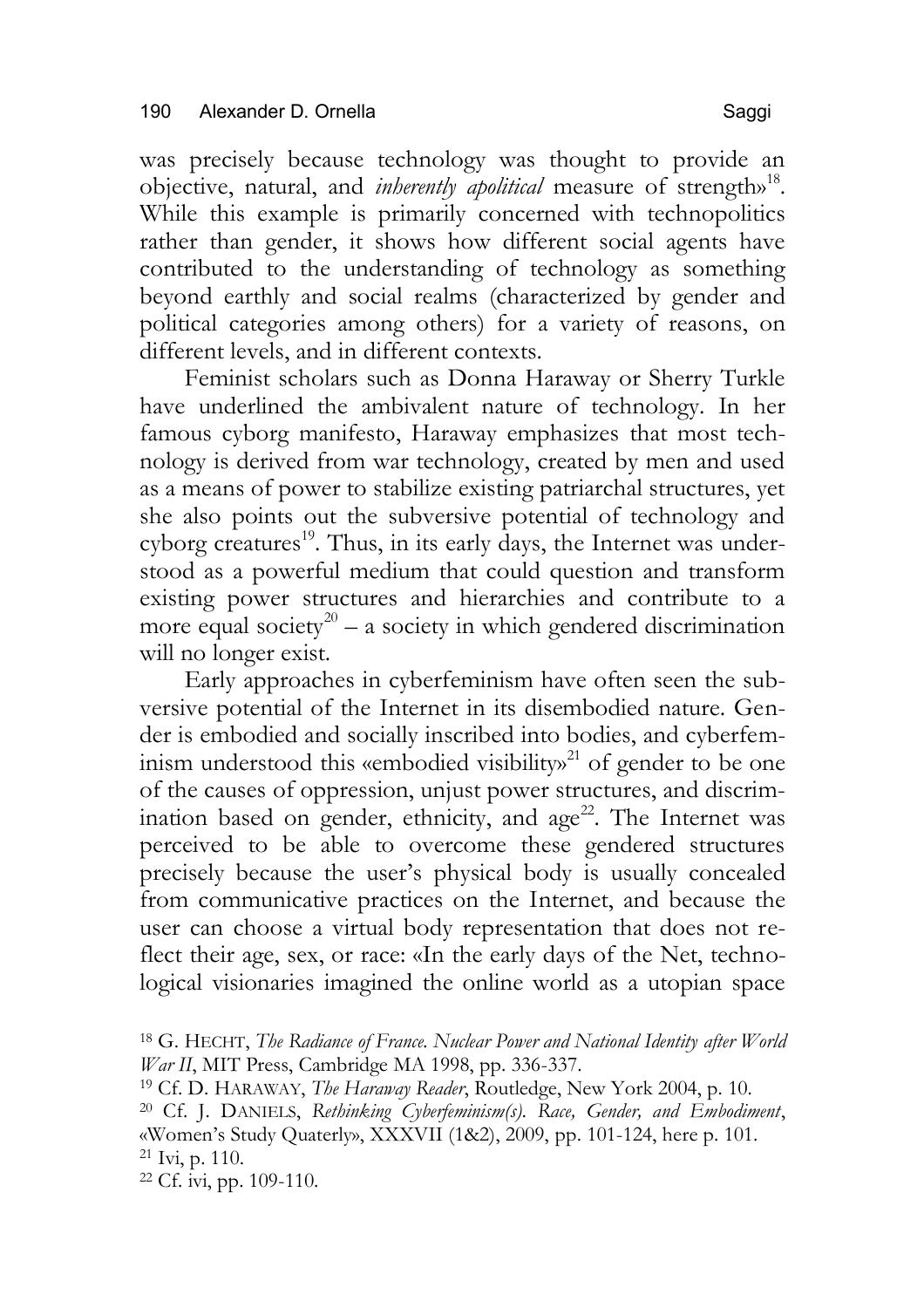where everything – even transcending racism – was possibles<sup>23</sup>: stereotyped discrimination would be history.

Fifteen years later, we can observe a certain disenchantment regarding the possibilities of the Internet and communication technology to overcome gender binaries and associated discrimination due to gender, race, age, sexuality, and other categories of exclusion. Thus following her early hopes for technology to provide new ways to reflect about the self, Sherry Turkle has become more critical of technological development $24$ . She argues that today, we are overwhelmed by technology and that the «ties we form through the Internet are not, in the end, the ties that bind. But they are the ties that preoccupy»<sup>25</sup>. Turkle is far from being a luddite as her February 2012 TED (Technology, Entertainment, Design) talk shows in which she explains that getting a text message from her daughter feels like getting a hug. Almost like Paracelsus' famous quote «The dosage makes it either a poison or a remedy», Turkle starts her TED talk: «I embody the central paradox. I am a woman who loves getting texts who is going to tell you that too many of them can be a problem»<sup>26</sup>. Other critics of technological enthusiasm and utopianism, such as Lisa Nakamura, stress that despite the seeming absence of the body, bodily characteristics inscribe themselves into the process of communication. Race, for example, «has a way of asserting its presence in the language users employ, in the kinds of identities they construct, and in the ways they depict themselves online, both through language and through graphic images»<sup>27</sup>. Rather than being disembodied, technology in general and the Internet in particular can be a laboratory for body experiments, yet we need

<sup>27</sup> L. NAKAMURA*, Cybertypes*, cit., p. 31.

<sup>23</sup> L. NAKAMURA*, Cybertypes. Race, Ethnicity, and Identity on the Internet*, Routledge, New York 2002, p. xi.

<sup>24</sup>Cf. S. TURKLE, *Alone Together. Why We Expect More from Technology and Less from Each Other*, Basic Books, New York 2011, p. xi. Cf. also S. TURKLE, *The Second Self. Computers and the Human Spirit*, Simon&Schuster, New York 1984. <sup>25</sup> S. TURKLE, *Alone Together*, cit., p. 280.

<sup>26</sup> S. TURKLE, *Connected, but Alone?*, TED Talk February 2012, http://www.ted.com/talks/lang/en/sherry\_turkle\_alone\_together.html (24 April 2012).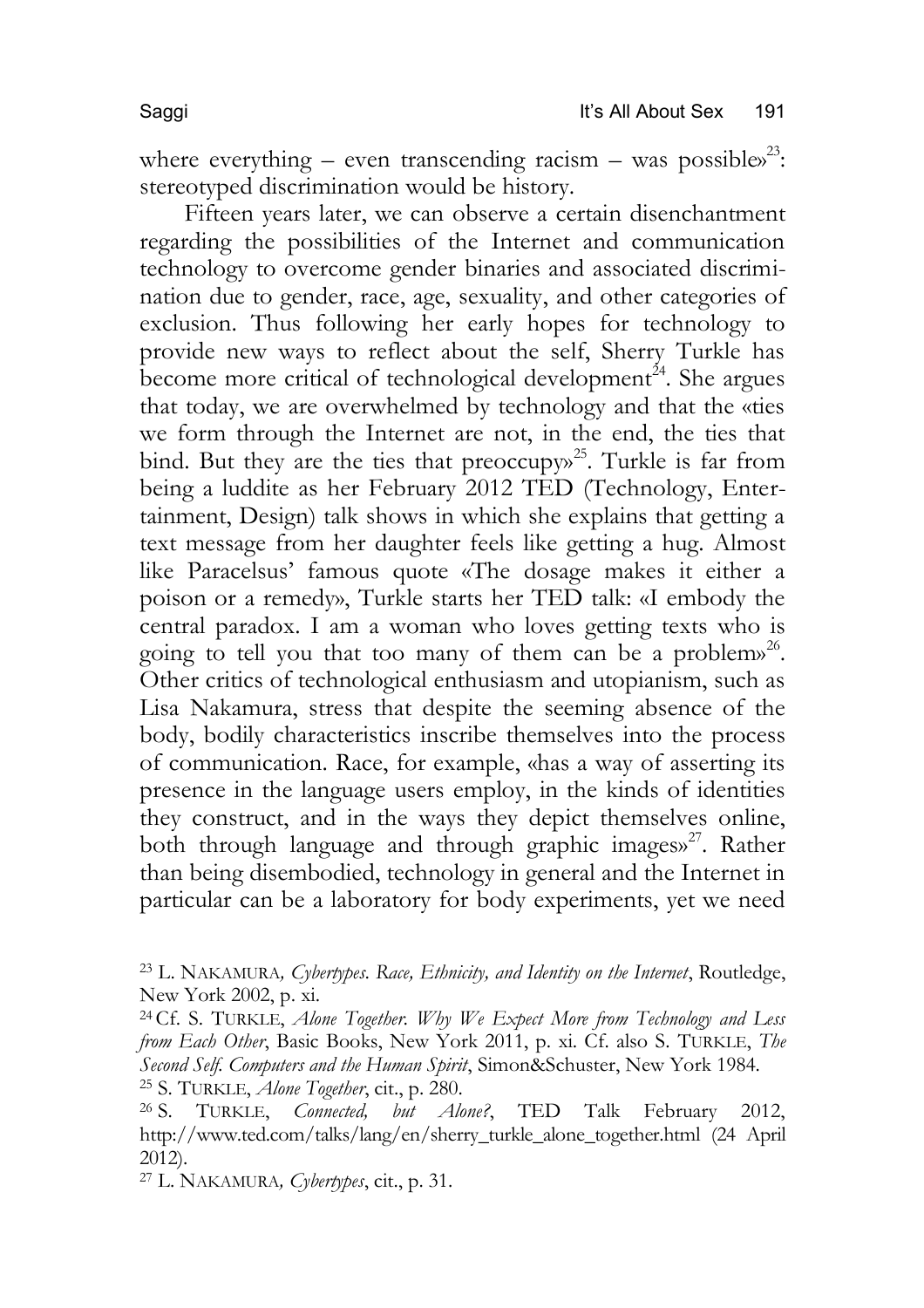to be aware that it probably excludes as much as it provides spaces of inclusion<sup>28</sup>. Another reason for the perception of technology as both neutral and revolutionary/utopian is the understanding of technology as emerging from culture and being part of that very culture, while at the same time being wholly 'other'. For Haraway, for example, technology is rooted in culture and she argues that modern technology – and with it the cyborg and thus all of us, as we are at least partial cyborgs – is «the illegitimate offspring of militarism and patriarchal capitalism». Yet the «illegitimate offsprings are often exceedingly unfaithful to their  $\alpha$  origins»<sup>29</sup>. Technology is, in a way, in this world but not of this world. It is part of culture, but has the ability to transgress cultural practices and to bring forth something other.

Technology, then, is and can be many different things and adopt many different meanings, often at the same time: it is subject to and of transformations; it is perceived as a tool that can be used to achieve good or bad ends but is neutral in and of itself and thus beyond the good/bad dichotomy; it is something that bears on us and thus something we might want to overcome in a longing for a return to 'nature', but at the same time we cannot and do not want to do so because there is something about technology and the (creative) processes that surround it that captures us, that is pure and otherworldly and attributes this magical aura to technology that fascinates us. This perception of neutral, pure, or magical technology affects and infuses the perception of the relation of gender and technology as well. In this framework, technology becomes gender-neutral, yet with often very clear ideas who the neutrality or naturalness applies to.

In today's public perception, technology is often exclusively located in a male domain. At first sight, the notion of technology's neutrality and technology as a masculine domain seem to be contradictory but they are related and reinforce each other. Masculine technological culture has been normalized and naturalized through masculine technological practices and the dominant narratives of technology. In this sense, 'neutral technology' usual-

<sup>28</sup> Cf. DANIELS, *Rethinking Cyberfeminism(s)*, cit., p. 101.

<sup>29</sup> HARAWAY, *The Haraway Reader*, cit., p. 10.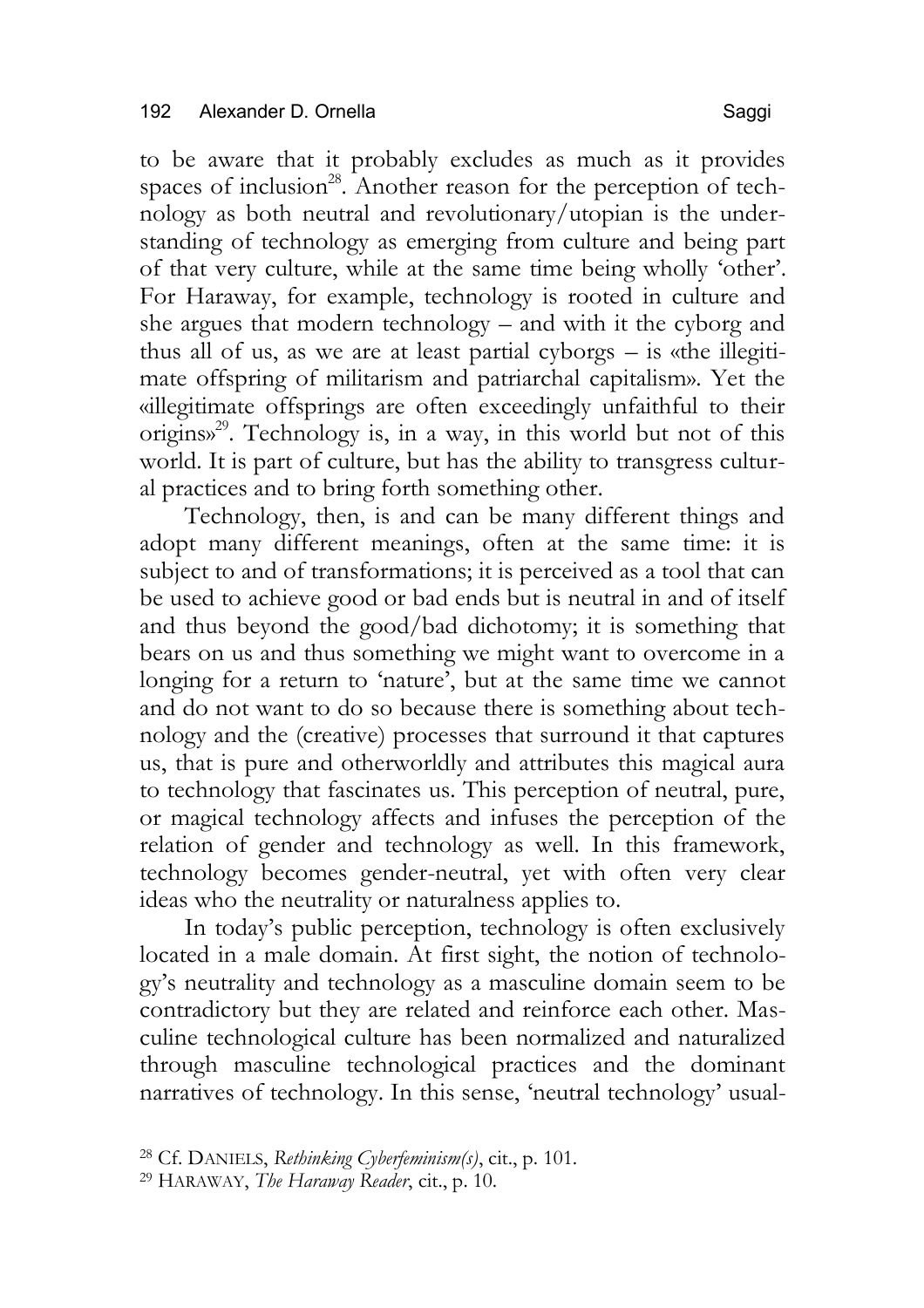ly refers to what is perceived as the 'natural' spheres of technology. In western patriarchal societies, the white, western male is usually the paradigm for what is normal or natural. Men's claim of technological territories, then, contributed to a naturalization process which in turn resulted in the understanding of technology as white, western, and masculine, as the (unreflected, apparently neutral) norm.

Computer programming provides an interesting example for these naturalization and normalization processes because in its early days, programming lacked hardcoded gender inscriptions. A look at the Cosmopolitan article «The Computer Girls»<sup>30</sup> from 1967 shows how boundaries and ascriptions as to what counts as masculine or feminine technology have changed over time. The articles quotes the (female) scientist Grace Hopper who encourages women to enter the programming profession. Programming, according to Hopper, requires planning skills which come natural to women because it is «just like planning a dinner»<sup>31</sup>. From today's perspective, Hopper's reference to dinner planning is yet another example of naturalized gender spheres and roles (though probably with the best intentions). It shows, however, that programming was not yet hardcoded as a masculine sphere with a high number of women working in programming, in particular in comparison to other techno-scientific disciplines, as the historian Ensmenger points out: «The lack of a fully established scientific or engineering identity left space open for women»<sup>32</sup>. What started as a field that endorsed women turned masculine over time:

<sup>30</sup> L. MANDEL, *The Computer Girls,* «Cosmopolitan», April 1967, pp. 52-56, quoted in N. ENSMENGER, *Making Programming Masculine, in Gender Codes. Why Women are Leaving Programming*, ed. by TH.J. MISA, Hoboken, Wiley 2010, pp. 115-141, here p. 115. A copy of the first page of the article can be retrieved through DAK, *Women in Technology. Get With the Picture*, Wired.com, 26 June 2012, http://www.wired.com/geekmom/2012/06/women-in-technology/ (26 June 2012): http://blog-admin.wired.com/geekmom/wp-content/uploads /2012/06/cosmopolitan-april-1967-1-large.jpg (26 June 2012).

<sup>31</sup>G. Hopper as quoted in the Cosmopolitan article L. MANDEL, *The Computer Girls*, cit., p. 52, quoted in N. ENSMENGER, *Making Programming Masculine*, cit., p. 115.

<sup>32</sup>N. ENSMENGER, *Making Programming Masculine*, cit., p. 119.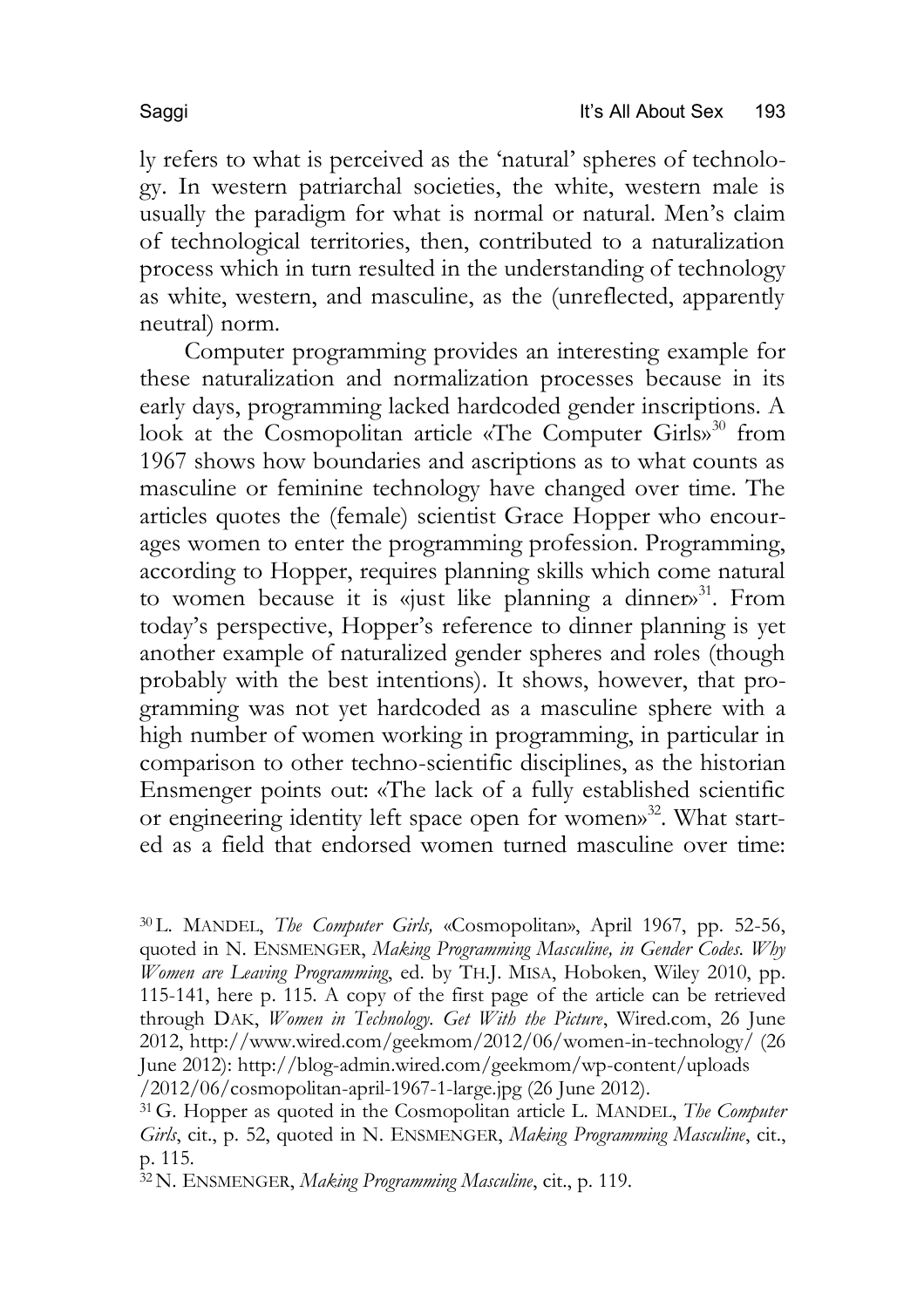«computer programming […] began as women's work. It had to be made masculine. This process of masculinization was closely associated with the development of the professional structures of the discipline: formal programs in computer science, professional journals and societies, certification programs and standardized development methodologies»<sup>33</sup>. There is nothing 'neutral' or 'natural' about technology, then, other than the meanings we as individuals and as communities attribute to it.

The inscription of gender spheres is a complex – and often long – process that involves different agents. In her study of gender and technology in the US in the period between 1870 and 1945, Ruth Oldenziel points out that technological innovation and its materializations are always accompanied by stories and fragments of stories that are produced, picked up, repeated, and passed on by both engineers/producers and consumers. The worldview of both engineers and users, the social context in which they grew up, the jokes and stories they tell, engineers' autobiographies<sup>34</sup>, or visual representations of men with 'their' technologies: all these bits and pieces contribute to the web of narratives and the production of cultural values around technology. As such, technological innovation and the production of goods is as much about technology as it is about producing meaningful cultural artifacts, or in other words: ascribing meaning to the innovations and goods produced. In this context, the engineer is always more than just a producer of a material reality, as Oldenziel argues: «Engineers built bridges. They also constructed cultural infrastructures and engaged in narrative productions»35. And she goes on, «They […] produced culture in the gray areas of privately printed autobiographies and speeches at birthday parties. While at work or on the production floors, building sites, and in laboratories, engineers produced culture as well as goods»36. These stories and narratives and autobiographies of engineers envisioned and located technology in an almost exclu-

 $33 \text{Ivi}$ , p. 122. <sup>34</sup> Cf. R. OLDENZIEL, *Making Technology Masculine*, cit., pp. 13, 91. <sup>35</sup> Ivi, p. 13.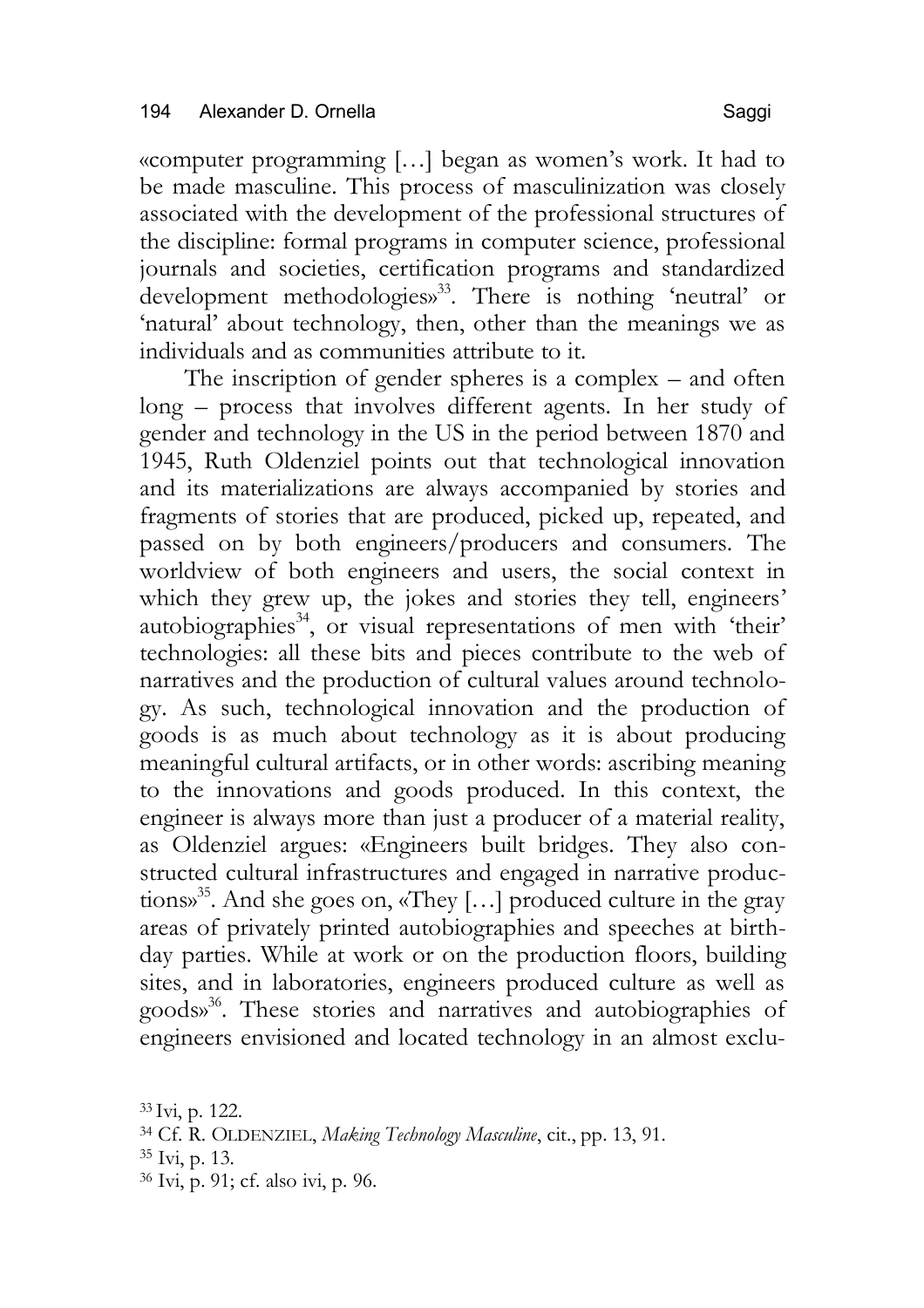sively masculine realm, portraying the relationship between men and technology as a vocation contributing to an understanding of technology that comes naturally to men but is alien, foreign, or exotic to women<sup>37</sup>: «Men, it seemed, were born possessing it (natural technophiles, in other words), while women were natural technophobes and born without its<sup>38</sup>.

Women, however, were not completely absent from technological narratives. On the contrary, in publications geared towards a mass audience, women often held a central role. Oldenziel argues that while women often played more traditional roles such as mothers or lovers or daughters, they usually lent male «engineers their virility» and often played the role of the «heroine […] to counterpoint or criticize the world of engineering work $s^{39}$ . Thus women were not entirely excluded from technological narratives, but they were portrayed in distinct roles different from those of their male counterparts: as female users of technology produced by men, or as producers in subordinate positions, e.g. on an assembly line.

The 1916 novel *Web of Steel* provides a good example for the tensions and struggles between male and female audiences and writers. In their preface, the authors, father and son Cyrus Townsend Brady and Cyrus Townsend Brady Jr., pride themselves with their work written by men for men «showing how the demands of engineering work and male honor were incompatible with women's demand for family and community»<sup>40</sup>:

"WEB OF STEEL," as those who read will see, is a book for men, about men, and written by men.\* The authorship is placed in the plural advisedly. The book is a real collaboration. In the minds of the writers there is a further pleasant association in the fact that it is a book about a father and son by a father and son, although no one must identify the writers with the characters in the story because of that relationship.

 Ivi, pp. 10, 119. R. OLDENZIEL, *Signifying Semantics for a History of Technology*, «Technology and Culture», XLVII (3), pp. 477-485, here p. 478. R. OLDENZIEL, *Making Technology Masculine*, cit., p. 119. Ivi, p. 120.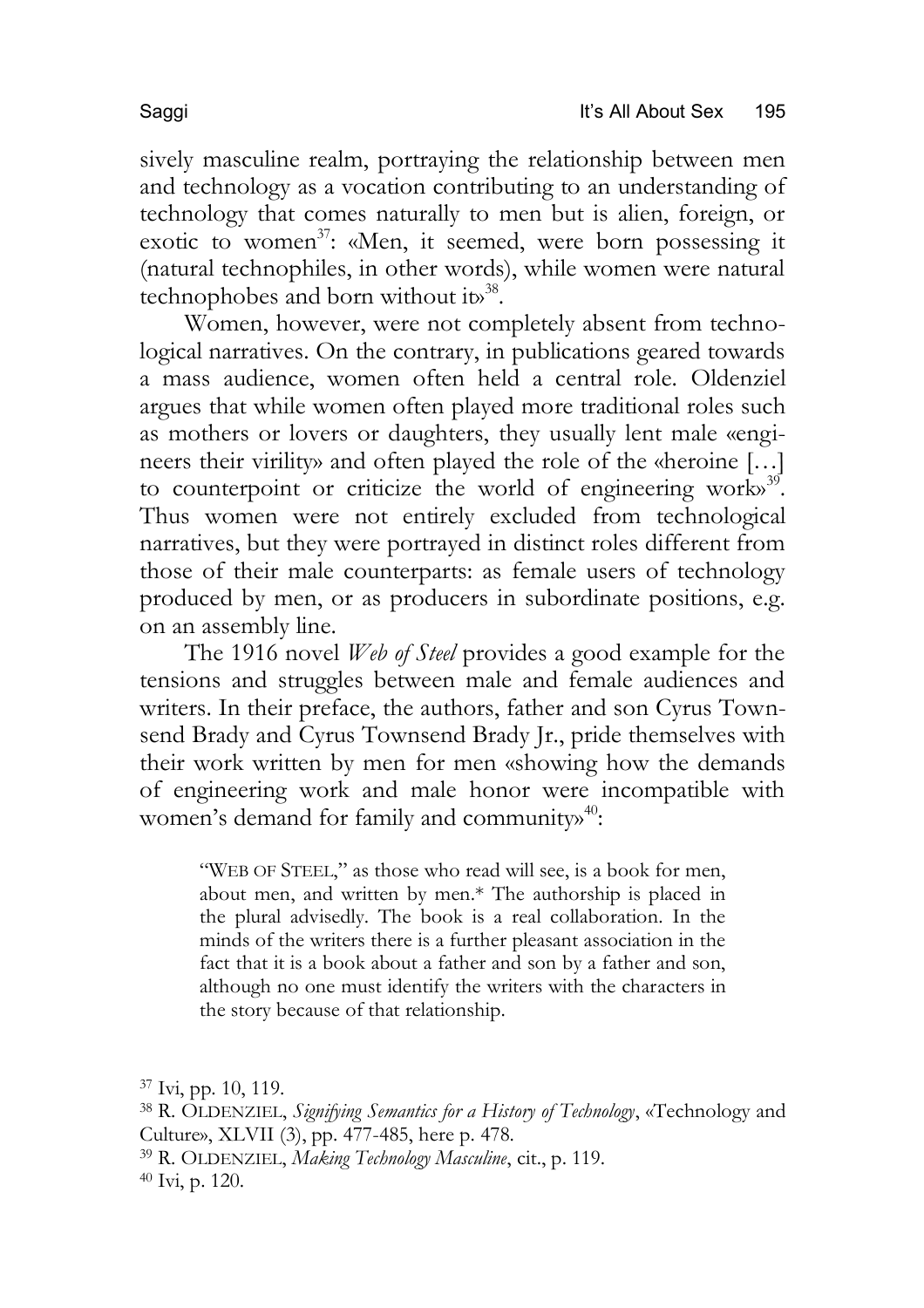### 196 Alexander D. Ornella Saggi and Saggi and Saggi and Saggi and Saggi and Saggi and Saggi and Saggi and Saggi

It is said that the success of a book, like the success of almost everything else that man at least undertakes, depends upon women; that women buy, read, discuss, and promote a novel, and if the book has no appeal to women it is forever doomed. The authors have at least proved themselves men of courage, the publishers likewise, for it cannot be too insistently set forth that this is primarily a book for men. The authors hope that even with that expressed limitation it may nevertheless appeal to women in some measure, especially those who would fain enjoy – the authors are careful not to say usurp! – masculine place and function. Let no one imagine, either, the authors hasten to assure those who may honor them by reading this preface, that there are no women in the book.\* On the contrary the fortunes of at least one of the men and the fate of the other are woven around the eternal feminine whom the authors have striven to make as feminine and charming, as appealing and delightful, as their large experience with the other sex permits and warrants!

\* Yet with true masculine inconsistency it is dedicated to a woman<sup>41</sup>!

The preface to *Web of Steel* thus shows that technology is not inherently masculine, but the stories and symbols associated with technology *construct* it *as* masculine and not feminine.

The social changes technology, in particular industrialization, caused, contributed to this web of narratives and thus to the masking of technology as naturally masculine. In her analysis of the process of industrialization in the US, Ruth Schwartz Cowan argues that in the pre-industrial age shaped by rural communities<sup>42</sup>, everyone in the family (men, women, and children) had to contribute to some extent to the labor-intensive housework and

<sup>41</sup> C. T. BRADY and C. T. BRADY Jr., *Web of Steel*, Fleming H. Revell Co., London 1916, p. 7.

<sup>42</sup> While Schwartz Cowan focuses on the USA, her conclusions are important for a broader context, too, as the naturalization of technology as masculine had not a single source but many different ones contributing to the phenomenon, cf. R. SCHWARTZ COWAN, *Women's Work, Household, and History. The Historical Roots of Inequality in Work-Force Participation*, in *Families and Work,* ed. by N. GERSTEL and H. ENGEL GROSS, Temple University Press, Philadelphia 1987, pp. 164-177.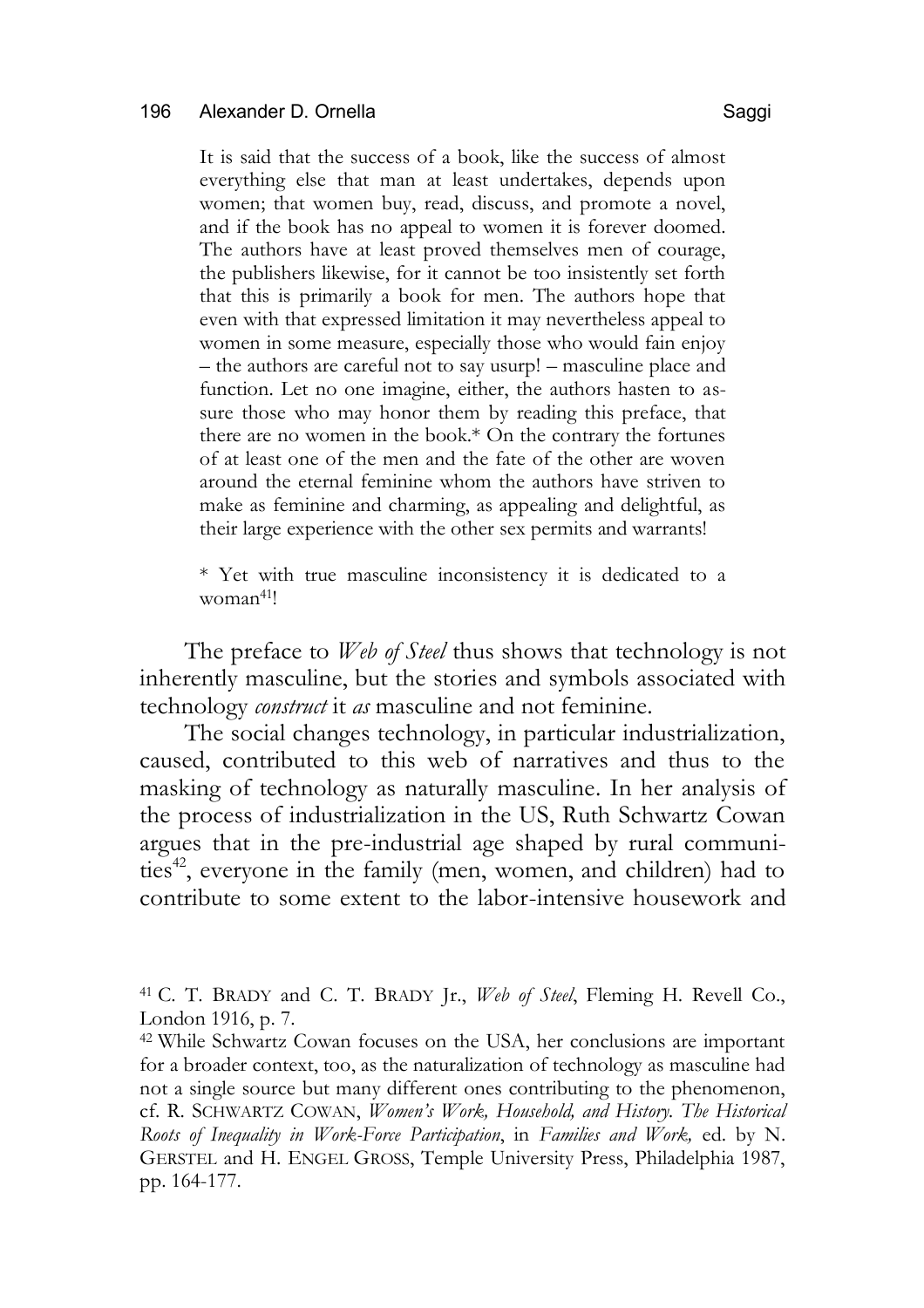sustenance of the family on a daily basis, albeit in a gendered manner:

Cooking was women's work, but the goal of getting any given meal to the table required the work and skills of both men and women, for the hearth had to be supplied with wood (men's work), the pig had to be butchered (men's work), the water had to be carried (androgynous work, frequently assigned to children), and the grain had to be reduced to meal or flour (men's work) before the bacon could be fried or the bread could be baked or the soup could be stirred. The stereotypical tasks and the special skills of both men and women were required to maintain a household even at a minimal standard of comfort and decency; small wonder then […] that so many widows and widowers quickly remarried after the death of a spouse<sup>43</sup>.

In addition to the contribution to housework itself, everyone in the family also contributed to the household income, as Schwartz Cowan points out: men cut timber and sold wood, for example, and women raised and sold chicken and eggs and produced and sold cloth. Although tasks were rather stereotypically allocated, both men and women shared in keeping the household running. The joint efforts at home, however, did not mean that men's and women's work was recognized as equal. It was usually 'masculine products', i.e. goods produced by men, that made up the majority of trade economy – even if women might have contributed in one way or the other during the production process 44. Similarly, with cooking and the care for children and elderly relatives being the responsibility of women, they were more tied to the household than their male partners: «a woman's work was truly never done, whether or not her husband assisted by butchering hogs and her children by carding wool»45. Distribution and evaluations of duties according to gender predates industrialization, yet industrialization reinforced the gendering of spheres of belonging. Particularly in the early phase of industrialization, technology made many of the housework duties fulfilled by men

<sup>43</sup> Ivi, pp. 165-166. <sup>44</sup> Cf. ivi, pp. 166-167. <sup>45</sup> Ivi, p. 167.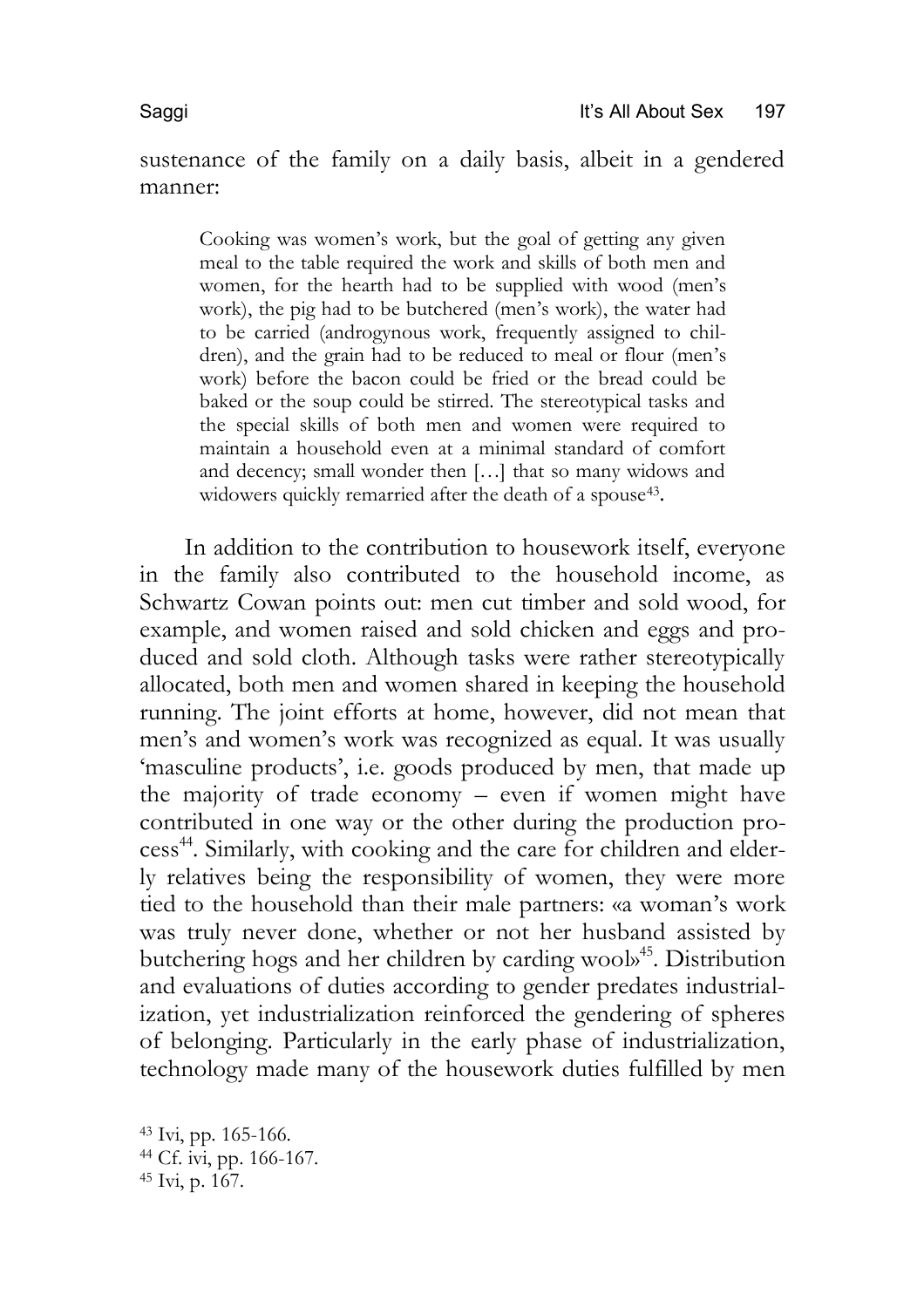or children redundant. Oldenziel argues that men's contribution to the household was no longer needed because industrialization provided alternative sources for what they had been responsible for. Now, men had to go out, find work, and bring home money so that the family could afford the commercial offers that replaced previously self-produced goods. However, no substitutes (other than servants or laundresses) were made available (or became successful) for women's work, cooking, doing the laundry, caring for children, or basic everyday tasks such as cleaning<sup>46</sup>. The new distribution of duties brought about by technology had a major impact on how society perceived gender roles and the appropriate place for a man or a woman. Schwartz Cowan poignantly states:

Not surprisingly a new ideology developed in the first decades of industrialization to rationalize the new familial relationships that were developing as a result of the divergence between men's and women's labor. […] Woman's place was in the home; man's was in the world. Women were to be nurturant, religious, self-abnegating, demure – the better to fit themselves for their restricted but critically important domestic roles; men were to be strict, aggressive, calculating, realistic, expansive, bold – the better to fit themselves for the market<sup>47</sup>.

The enhancement of households through the spread of household utilities such as water, gas, and electricity and the introduction of technology into the household eased (or eliminated) some of the work women were responsible for. Yet, they also brought about more work for women and increased the gender divide. Household appliances, such as the vacuum cleaner, replaced commercial services or some of the servants a wealthier family might have had, and the work previously done by servants now became the responsibility of housewives. Rather than relieving housewives of their duties and allowing them more free time, other appliances such as the laundry machine, increased the standards of cleanliness: doing laundry became easier, but this

<sup>46</sup> Cf. ivi, p. 168. <sup>47</sup> *Ibidem*.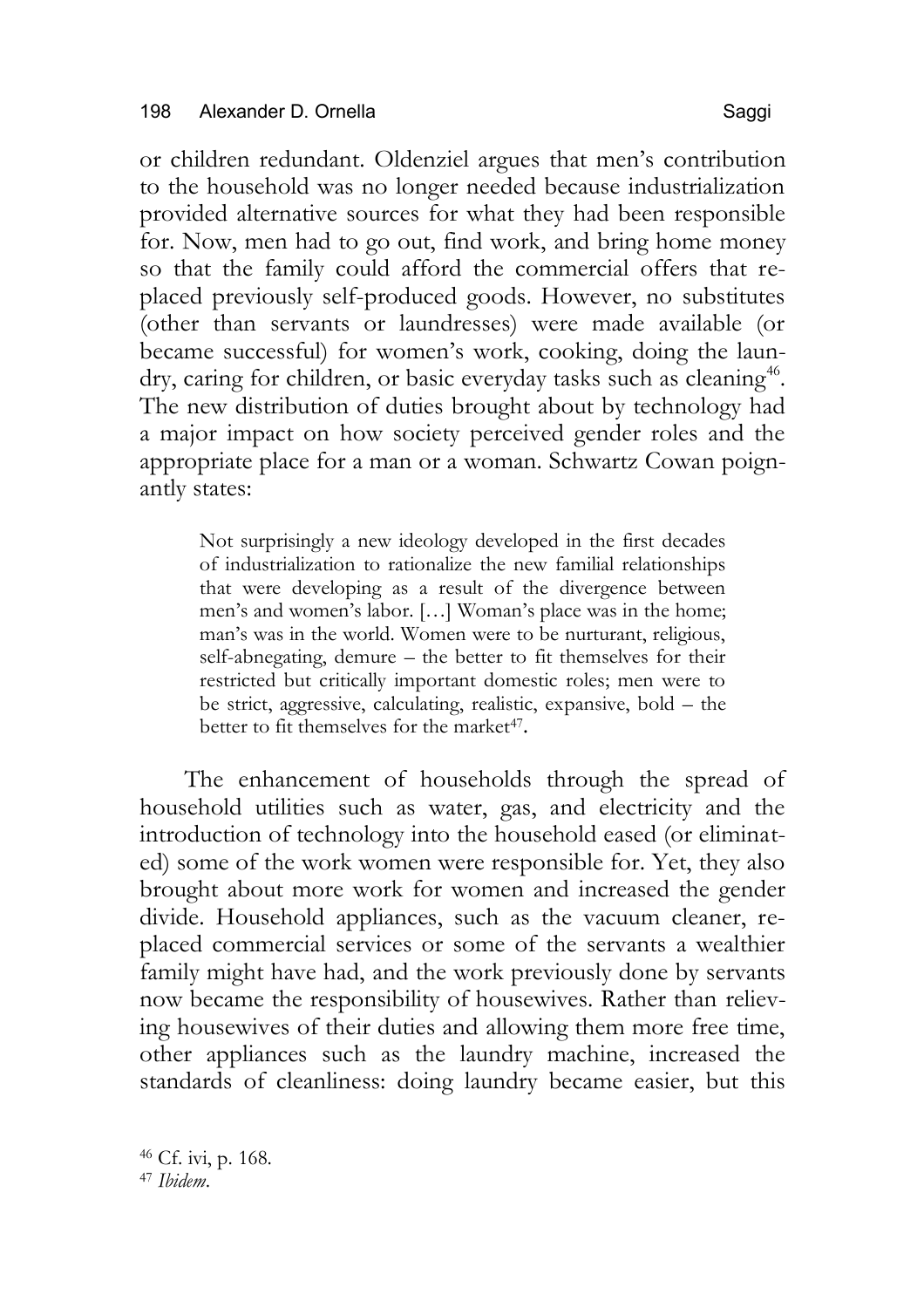was offset by an increase in quantity<sup>48</sup>. Technological appliances that entered the household and were accepted by consumers, then, did not subvert traditional gender roles, instead they stabilized and reinforced the gender gap and a woman's ties to the household – something that still resonates today in the often failed attempts to distribute household chores equally among partners<sup>49</sup>. While technological development contributed to changes in family structures, i.e. who stayed at home and who went out for what reason, it was ultimately the community and the narratives that were created that naturalized those new family structures and made them the unescapable destiny of both men and women.

The notion of a clear separation of private, domestic spheres from the public and work environment (and with it the notion of stay-at-home-women while their husbands are outs and abouts)

<sup>49</sup> Schwartz Cowan points out that technology per se does not cause the gender divide but different technologies have different effects on society. Marketing, economic interests, consumer choices, and the meaning ascribed to technology by various social actors contribute to the socio-cultural impact of technological products. «Technological systems that might have truly eliminated the labor of housewives could have been built […]; but such systems would have eliminated the home as well – a result that  $[...]$  most Americans were consistently and insistently unwilling to accept». And she goes on to argue: «The allocation of housework to women is […] a social convention which developed during the nineteenth century because of a specific set of material and cultural conditions. It is a convention so deeply embedded in our individual and collective consciousness that even the profound changes wrought by the twentieth century have not yet shaken it» (ivi, p. 101 and p. 150). I would add to her argument that while different technological products provide different structures and frameworks, they do not necessarily determine social structures. We as individuals and society ascribe meaning to those structures and work with and in these structures. Rather than accepting changes brought about by technology as natural or inherent in technology, we need to analyze, question, and subvert the narratives we create around technological products and the socio-cultural structures they provide.

<sup>48</sup> Cf. R. SCHWARTZ COWAN, *More Work for Mother. The Ironies of Household Technology from the Open Hearth to the Microwave*, Basic Books, New York 1983, pp. 89-99.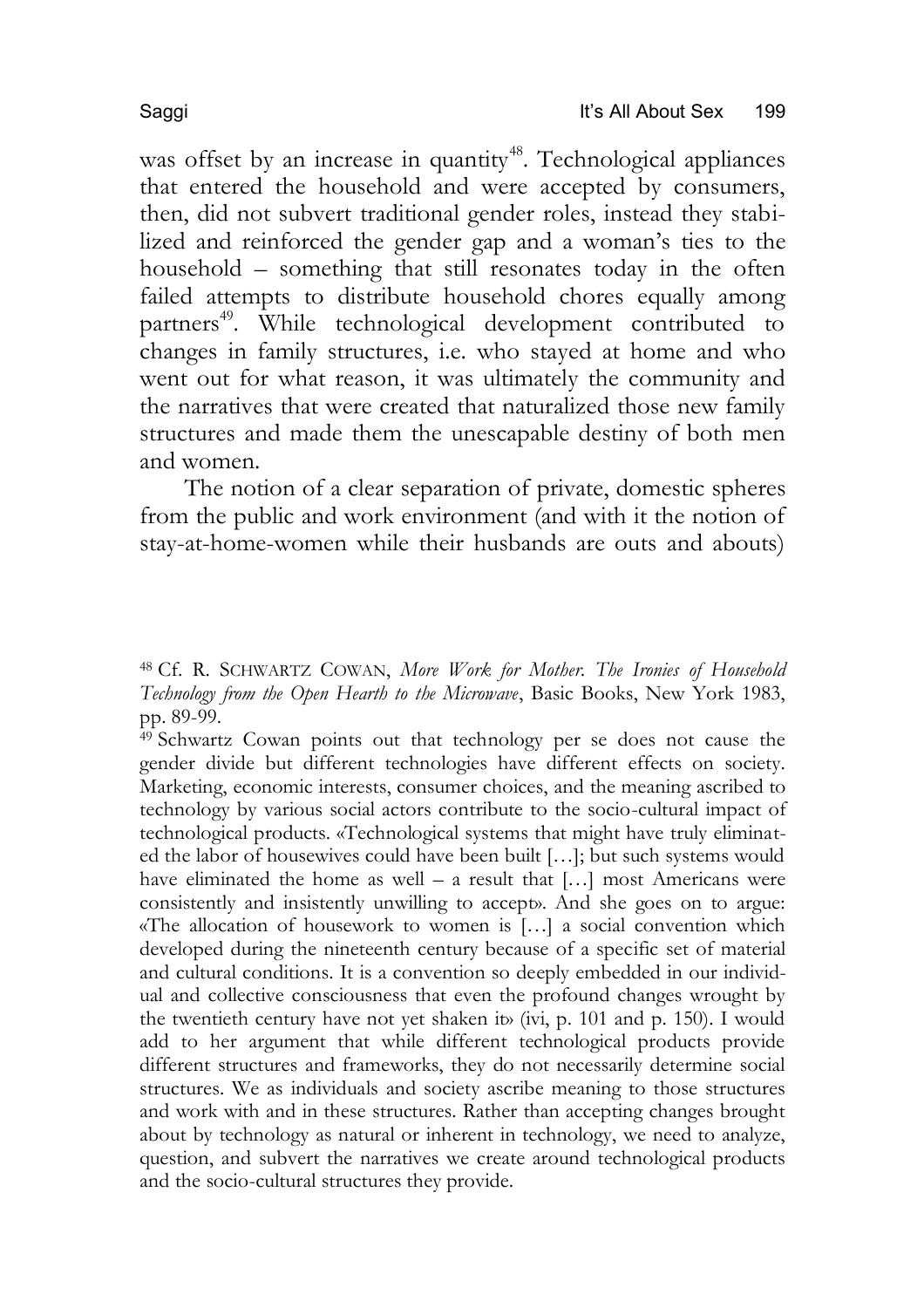in consequence of industrialization has also met with criticism $50$ , because it does not do justice to the complexities of human experience and human practice, both at home and in work environments<sup>51</sup>. In his study of 18th century England, historian Lawrence E. Klein argues that «women had extensive public lives in the eighteenth century and that language was available to discuss and sometimes even legitimize this facts<sup>52</sup>. Smilarly, Hannah Barker shows that women contributed to the economy and points out that «women were not always subordinate to men, and that considerations of age, wealth, skill could override those of gender»53. Technology, politics, power structures, and ideology may have contributed to a separation of spheres, but whether or not those boundaries are respected (and by whom and for what reason) is often a different story<sup>54</sup>. Different conclusions in research, then, have in part to do with different approaches, different foci, or different methodologies<sup>55</sup>, and show that research itself is not neutral but depends on ideologies and creates itself stories and interpretative frameworks that shape the ways of seeing things<sup>56</sup>. Research, then, can contribute to subvert the notion of the separation of spheres, «not by rejecting research projects that have documented stability in the gender-technology relation, but rather, as thought-experiment, to explore what a

51Cf. L.E. KLEIN, *Gender and the Public/Private Distinction in the Eighteenth Century. Some Questions about Evidence and Analytic Procedure*, «Eighteenth-Century Studies», XXIX (1), 1995, pp. 97-109, here pp. 98-99.  $52 \text{Ivi}$ , p. 100.

53H. BARKER, *The Business of Women*, Oxford University Press, Oxford 2006, p. 10. 54Cf. M. HUNT, *Wife Beating, Domesticity and Women's Independence in Eighteenth-Century London*, «Gender & History», IV (1), 1992, pp. 10-33, here p. 27. 55Cf. H. BARKER, *The Business of Women*, cit., p. 5.

56Cf. H.G. CORNELIUSSEN, *Gender-Technology Relations. Exploring Stability and Change*, Palgrave, Basingstoke 2012, pp. 5-6.

<sup>50</sup>Cf. M. LENOARD, *Old Wine in New Bottles? Women Working Inside and Outside the Household*, «Women's International Study Forum», XXIV (1), 2001, pp. 67- 78; W. FAULKNER, *The Technology Question in Feminism. A View from Feminist Technology Studies*, «Women's Studies International Forum», XXIV (1), 2001, pp. 79-95, here pp. 81–82; A. VICKERY, *Golden Age to Separate Spheres? A Review of the Categories and Chronology of English Women's History*, «The Historical Journal», XXXVI (2), 1993, pp. 383-414.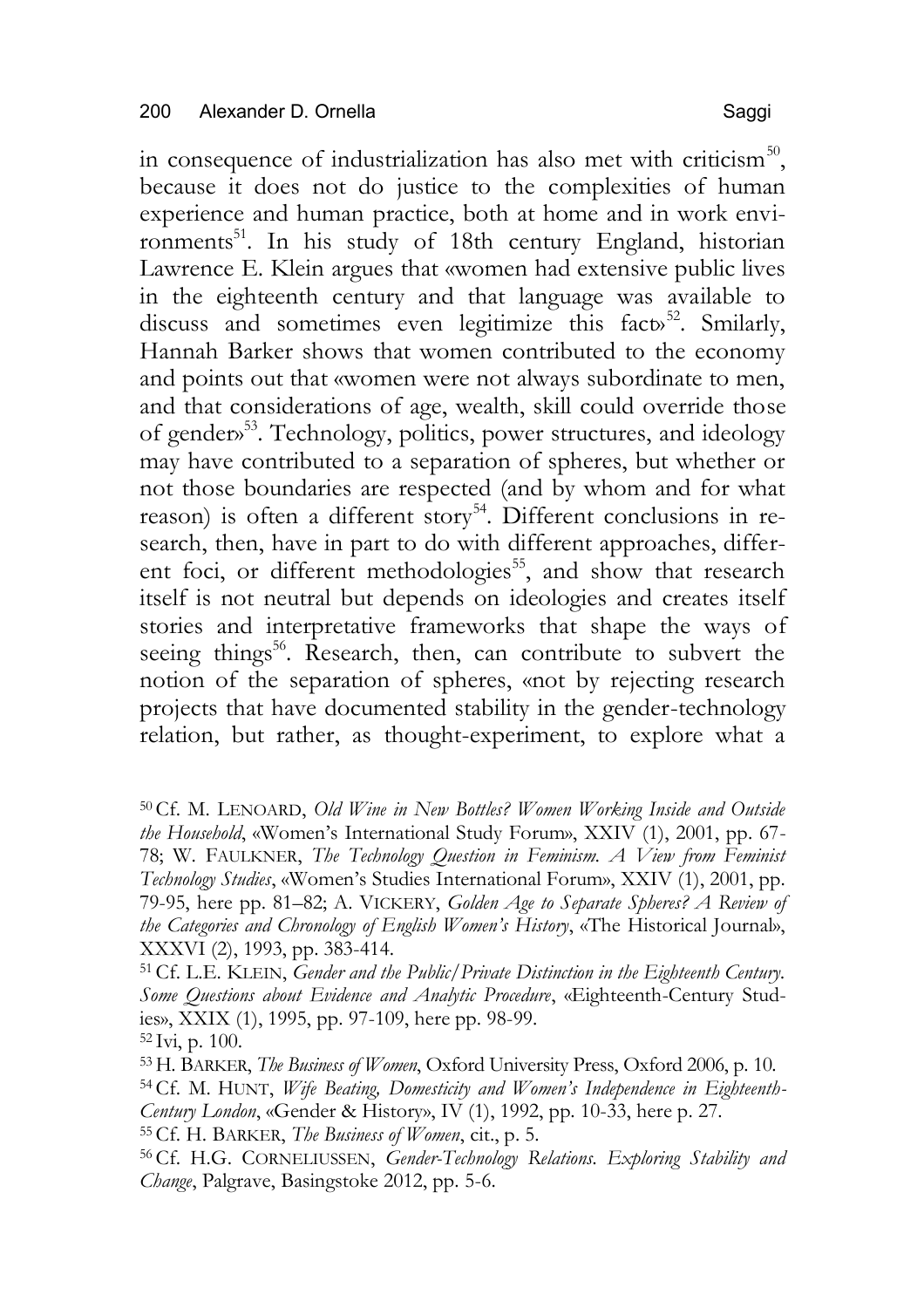specific focus on change can teach us $^{57}$ . As such, Schwartz Cowan's study should not be seen as evidence for technology's function to gender spaces and determine the role of women. Technology is never just an artifact that imposes an effect on society, rather, it is a «complex that includes knowledge, routine and symbols in a "seamless web" of society and technology, and with considerable "interpretative flexibility"<sup>58</sup>. Technology, then, is highly symbolic and all the different agents entangled with technology contribute to its meanings.

The production of techno-narratives and cultural practices around technologies shows that technologies are not naturally masculine or feminine, but that ideas and visions of masculinity and femininity are inscribed in them. Often unquestioned in a patriarchal society, such notions then have become accepted as normal and thus invisible: technology is perceived to be 'neutral'. Men have become the unquestioned, natural, and active producer of technologies<sup>59</sup>, and women use them, «[t]hey have become the passive beneficiaries of the [male] inventive flame»<sup>60</sup>. Ascribing gender to technology thus happens in all the various stages of creating technology: from design to production processes, from marketing to the way individual users decide to adopt and integrate appliances into their daily lives<sup>61</sup>. New technologies see the light of the day in this masculine culture of technology. As such social narratives lead us to associate this techno-culture with masculinity, although it is strangely visibly invisible: we usually do not know who (man or woman) designs, produces, markets, or uses technology for what reason. Popular culture, however,

57H.G. CORNELIUSSEN, *Disrupting the Impression of Stability in the Gender-Technology Relation*, Online Proceedings of the 5th European Symposium on Gender & ICT: Digital Cultures – Participation, Empowerment, Diversity, 5-7 March 2009, University of Bremen, Germany, p. 1, http://www.informatik. unibremen.de/soteg/gict2009/proceedings/GICT2009\_Corneliussen.pdf (23 June 2012).

58H.G. CORNELIUSSEN, *Gender-Technology Relations*, cit., p. 7.

<sup>59</sup> Cf. R. OLDENZIEL, *Making Technology Masculine*, cit., pp. 18.

<sup>60</sup> F. BRAY, *Gender and Technology*, cit., p. 38.

<sup>61</sup> Cf. J. WAJCMAN, *Reflections on Gender and Technology Studies. In What State is the Art?*, «Social Studies of Science», XXX (3), 2000, pp. 447-464, here p. 455.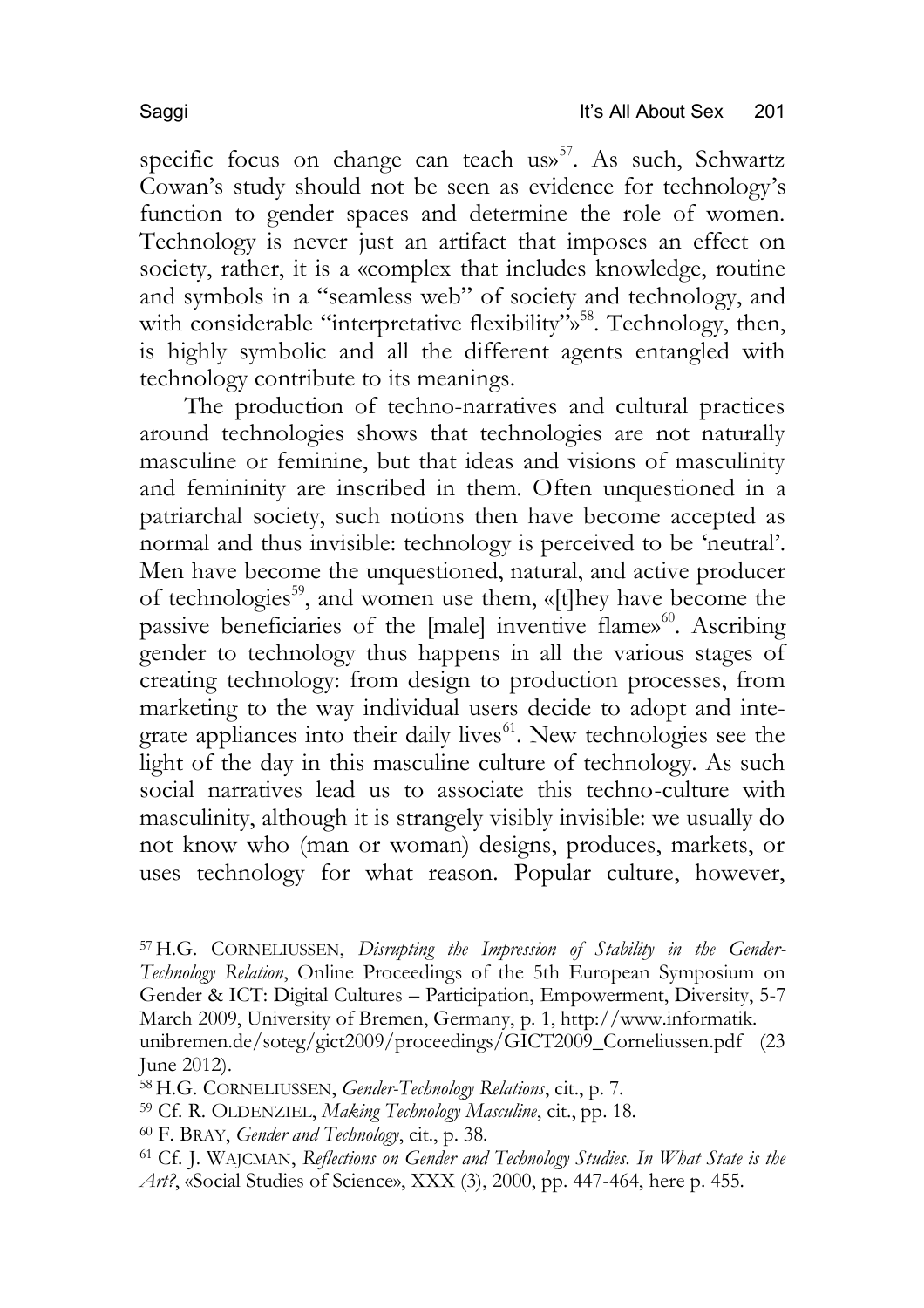exposes us to a flood of images of 'men and their toys' reflecting and reinforcing the perceptions of what men and women (are supposed to) do with technology and which technologies are appropriate – and thus more natural – for which gender.

# 4. *Re-inscriptions of Gender*

Silva points out that 'doing' technology changes over time and that various socio-economic circumstances, such as the economic necessity of a double income to sustain their family, or the educational and professional background of the partners contribute to the undermining of traditional gender divides at home<sup>62</sup>. Yet, in spite of all the changes over the past few years, traditional gender images of stay-at-home moms and men who are active in the public sphere continue to be an important ingredient in the way technological products are marketed. In the following, I will analyze Apple iPad and iPhone TV commercials to show that traditional gender roles remain an important element in a tech-company's attempt to create emotions and connect with potential customers. Drawing on those traditional gender images, tech-companies such as Apple contribute – albeit often in subtle ways – to the continuation of gendered tech-narratives.

At first sight, Apple represents itself as a very diverse company. As the iPad «Built-in Apps»<sup>63</sup> page shows, it tries to overcome the traditional iconography of the white western male as prototypical tech-user by featuring both women and men from different ethnic backgrounds. A good example is the FaceTime section on this page: the description reads «FaceTime closes the distance between you and the people you care about – from miles to inches». The image that accompanies the text features a young black man talking to a young white woman. While we do not know their relationship status, reading image and text together, we can at least assume that they 'care about' each other. This is of course part of an economic interest to make a profit by selling

<sup>62</sup> Cf. E. SILVA, *Technology, Culture, Family*, cit., p. 86-93.

<sup>63</sup> http://www.apple.com/ipad/built-in-apps/ (24 April 2012)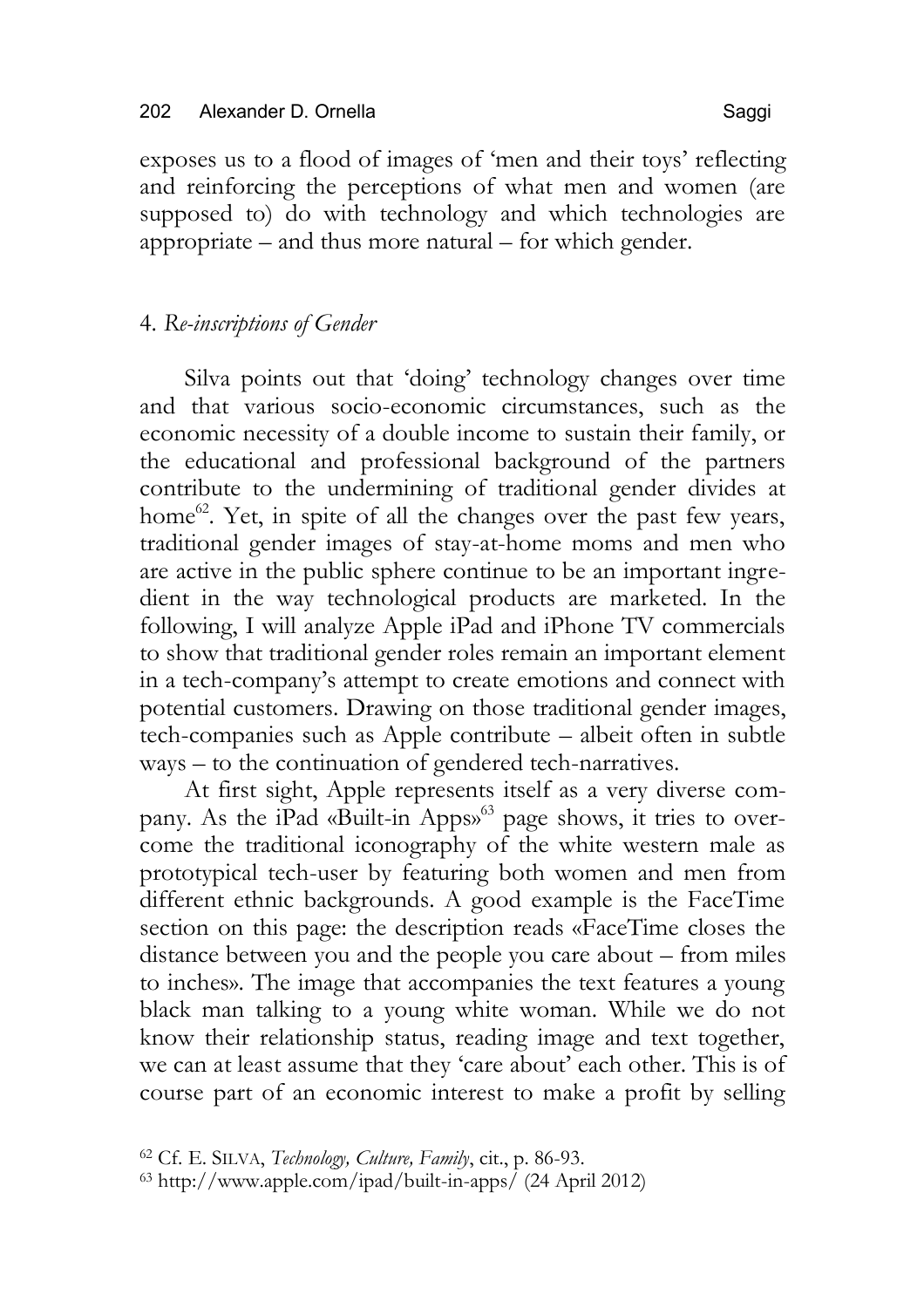Apple products to as broad an audience as possible and not only white, male users. Yet, the refreshing iconography Apple creates can contribute to a rewriting of social narratives, showing that there are multiple other narratives besides the dominant one of the white western male tech adept. Another example of how Apple tries to express diversity can be found on the contact support page<sup>64</sup>, which features a picture of a young Caucasian man, a young non-Caucasian man, and a woman representing the Apple support staff. Even with the 2:1 gender imbalance, the woman is represented as one of the technical support team, a notion that would not fit into a more traditional understanding of the relationship of women and technology.

In its TV commercials, Apple transgresses traditional gender stereotypes as well. The commercial for Siri, Apple's voice recognition software, shows a black man – the famous actor Samuel L. Jackson – cooking dinner for «date night»<sup>65</sup>, rather than representing a woman doing the cooking. In another Siri commercial<sup>66</sup>, Apple's new digital assistant helps businesswomen and businessmen alike to plan and organize their day, manage business meetings and stay in touch with both business contacts and friends and family. The commercial for the new Apple product, the 'new iPad' (aka the third generation iPad), features a male and a female  $car$  mechanic<sup>67</sup>.

While the diversity of characters in Apple TV spots is to be appreciated, the same spots, however, draw on other, more traditional notions, e.g. that the home is the 'normal' or 'natural' realm

<sup>&</sup>lt;sup>64</sup> http://www.apple.com/support/contact/  $(24$  April 2012). As of early 2013, the image found on the Contact Apple Support page only shows two people, a young man of Asian background and a young woman of Caucasian background (http://www.apple.com/support/contact/, 4 March 2013).

 $65$  Apple - iPhone 4S - TV Ad - Date Night, http://www.youtube.com/watch?v= azBzUEFZIss (24 April 2012).

<sup>66</sup> Apple - iPhone 4S - TV Ad - Siri, Snow Today, http://www.youtube.com/ watch?v=5ba0tZ\_P5cg (24 April 2012).

 $67$  Apple - Introducing the new iPad, http://www.youtube.com/watch?v=A EngFNb5CRU (24 April 2012). I do have to add that this is a reading based on just two small hints: what appears to be a female bracelet and female glasses – probably too little for solid interpretation but interesting nonetheless and, one could argue, a stereotypical reading/interpretation in itself.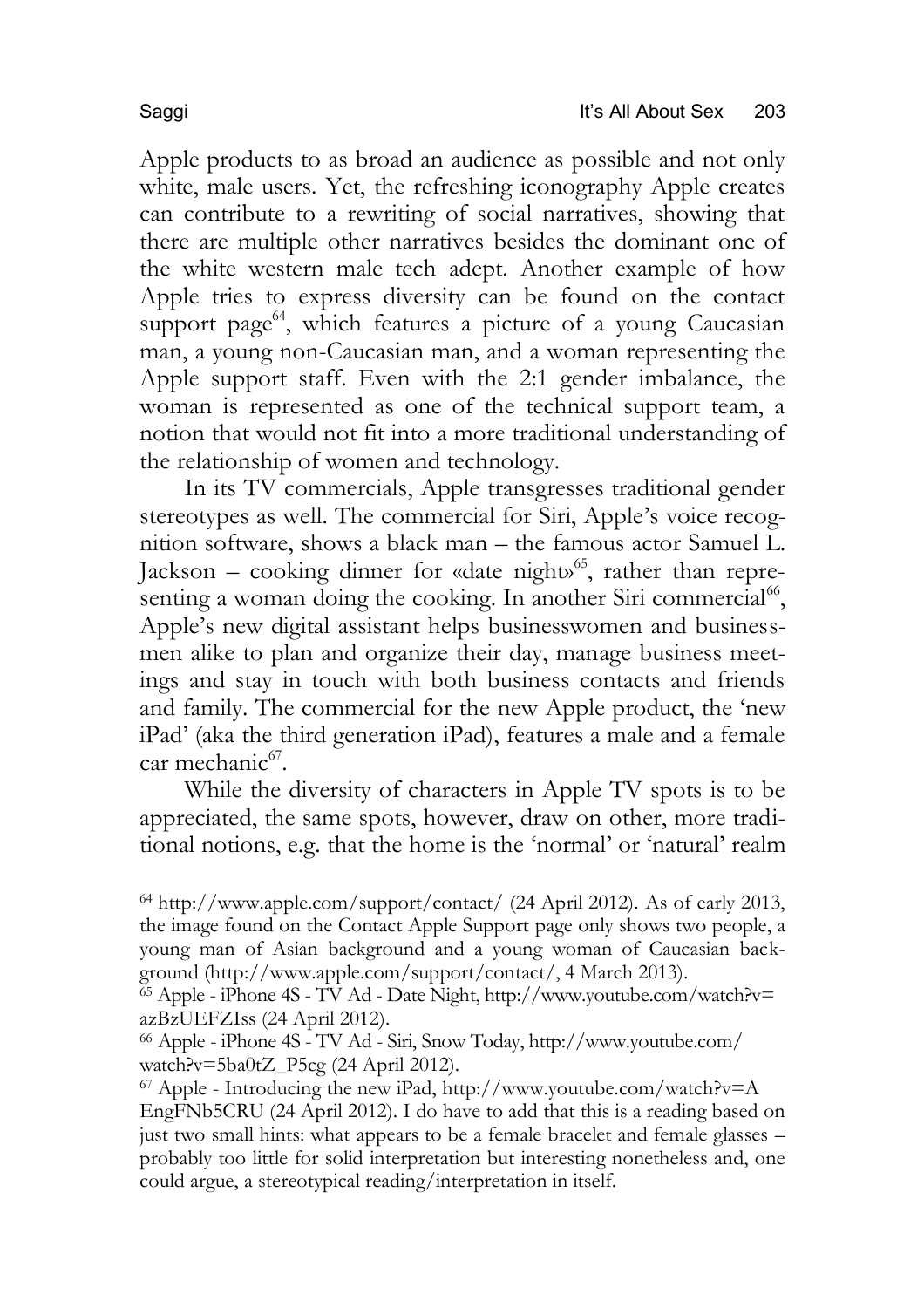of women and 'out there' is the domain of men. To see a man cook in a home setting certainly is a nice change, but the portrayal fits perfectly well into the stereotypical pattern that men cook only for special occasions (such as 'date night' in the TV spot) whereas the everyday, less glamorous cooking is left to women<sup>68</sup>. Not suprisingly then, the majority of people we see cooking, baking, or taking care of the groceries in Apple's TV spots, are women: a woman baking (probably for family or kids)<sup>69</sup>, another woman asking Siri to remind her to get milk when she leaves work<sup>70</sup>, or a woman using the iPad for her fruit shopping (from a male seller, which again reinforces the idea that men do business 'out there' while women are at home or take care of everything that has to do with 'their' realm)<sup>71</sup>.

Consumer technologies such as household or communication technologies transform the ways in which we negotiate private and work life. As Silva argues, «[h]ousehold technologies, both as commodified market relations in themselves and as enablers of the adoption of other market relations, are inserted into daily routines and contribute towards negotiations of different patterns of gendered work in the home $v^2$ . Yet, the gender patterns present in many Apple TV commercials resemble more traditional structures. In Apple's spots, mostly women take care of kids while men are usually alone in business or spare time or interact with technology while women interact with children. In the ad «Snow today»<sup>73</sup>, a businesswoman, not a man, asks Siri about her work meetings while getting the kids ready for school:

<sup>72</sup> E. SILVA, *Technology, Culture, Family*, cit., p. 74.

<sup>68</sup> Cooking obviously is an ambivalent example: women are typically expected to cook at home and care for the family's nutrition, yet many of the famous chefs are men; nevertheless today there are also a number of female TV chefs, such as Nigella Lawson or the Barefoot Contessa.

<sup>69</sup> Apple - Introducing Siri on iPhone 4S, http://www.youtube.com/watch?v =rNsrl86inpo (24 April 2012).

<sup>70</sup> Apple - iPhone 4S - TV Ad – Assistant, http://www.youtube.com/watch?v =8uS6d7fsPnM (24 April 2012).

<sup>&</sup>lt;sup>71</sup> Apple - Introducing the new iPad, http://www.youtube.com/watch?v=A EngFNb5CRU (24 April 2012).

<sup>73</sup> Apple - iPhone 4S - TV Ad - Siri, Snow Today, http://www.youtube.com/ watch?v=5ba0tZ\_P5cg (24 April 2012).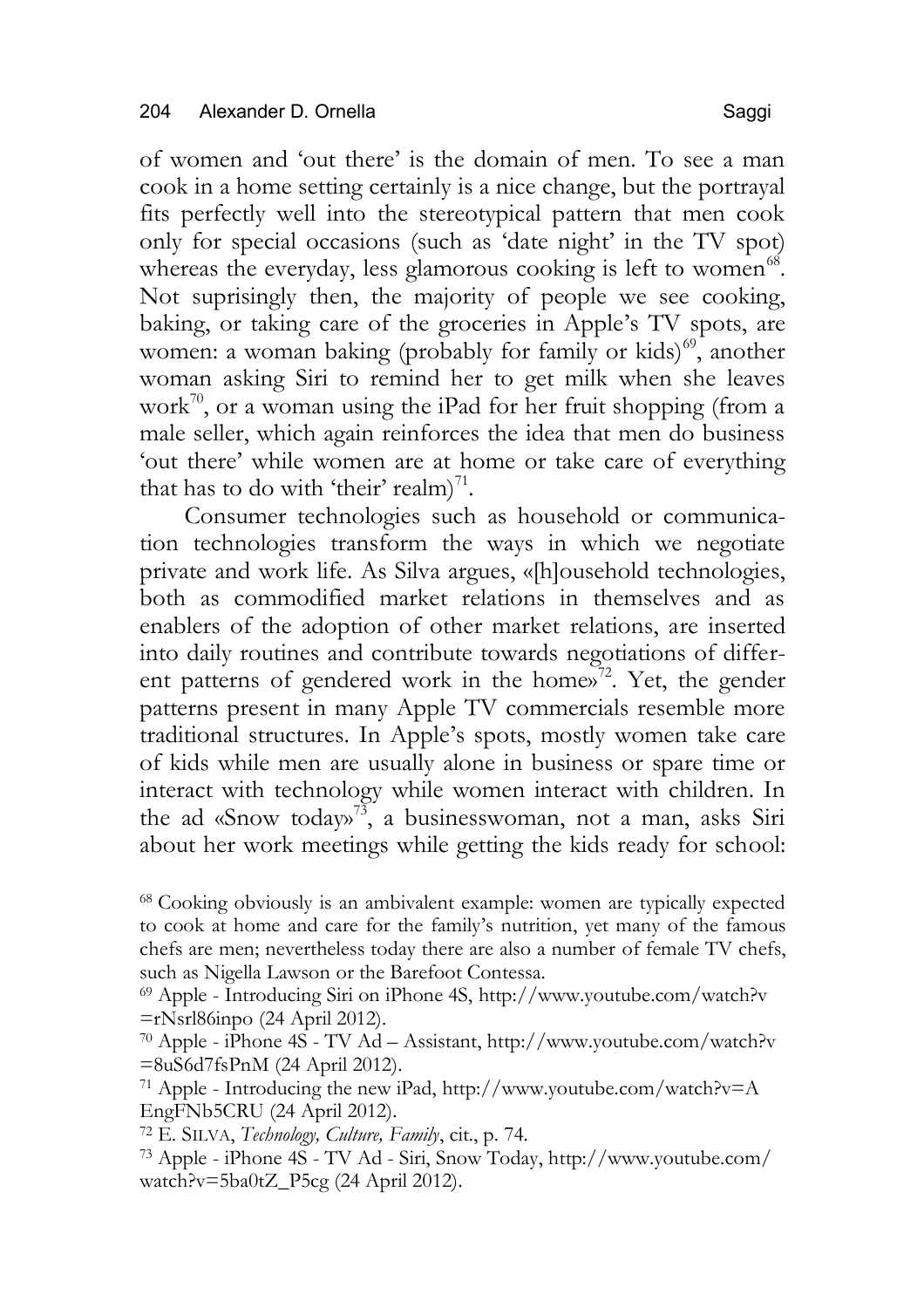although women do enter the work force, they continue to be responsible for children and household, doing double duty.

Today, we experience a shift in how we do our work and where we work. More people travel longer distances to their workplace, with communication technology and home and mobile broadband allowing more people to have home office days. Yet, the portrayal of the 'typical' space for men and women in Apple's videos falls into the traditional notion of the home as the 'natural' place for women. In the videos, we see both men and women in relation to the public sphere: couples go on road trips together, a woman goes jogging in a park, or women pack and get ready for a trip. Yet, the ads portray the majority of women in their 'natural' realm, the home: rather than portraying them as traveling, the ads show women *getting ready* for a trip and they do so in their 'natural' realm; or they show women in extensions of their natural realms taking care of their natural duties, for example in an SUV packed with ballet children. Of course, it is again a woman, the driver of the SUV, who tells Siri «We have a flat tire», unable to deal with the emergency on her own<sup>74</sup>. Men, on the other hand, are almost exclusively portrayed outside their homes: a man running while using Siri to manage his meetings, or alone in the car using Siri to text his wife he will be 30 minute late, or at what appears to be an airport asking Siri to «tell my wife I'm gonna make it»75.

The most striking example of how traditional gender roles, perceptions, and expectations are inscribed into tech-narratives is an iPhone FaceTime commercial<sup>76</sup>. This two-minute clip shows various use cases for the product. With *When You're Smiling* by Louis Armstrong as soundtrack, the video is highly emotional and tries to show how the iPhone's video calling ability can bring family and friends together. The notion of the family, again, is

<sup>74</sup> Apple - iPhone 4S - TV Ad – Assistant, http://www.youtube.com/watch?v =8uS6d7fsPnM (24 April 2012).

<sup>75</sup> Apple - iPhone 4S - TV Ad – Assistant, http://www.youtube.com/watch?v =8uS6d7fsPnM (24 April 2012); Apple - Introducing Siri on iPhone 4S, http://www.youtube.com/watch?v=rNsrl86inpo (24 April 2012).

<sup>76</sup> Apple iPhone 4 FaceTime commercial, http://www.youtube.com/watch?v =yatSAEqNL7k (24 April 2012).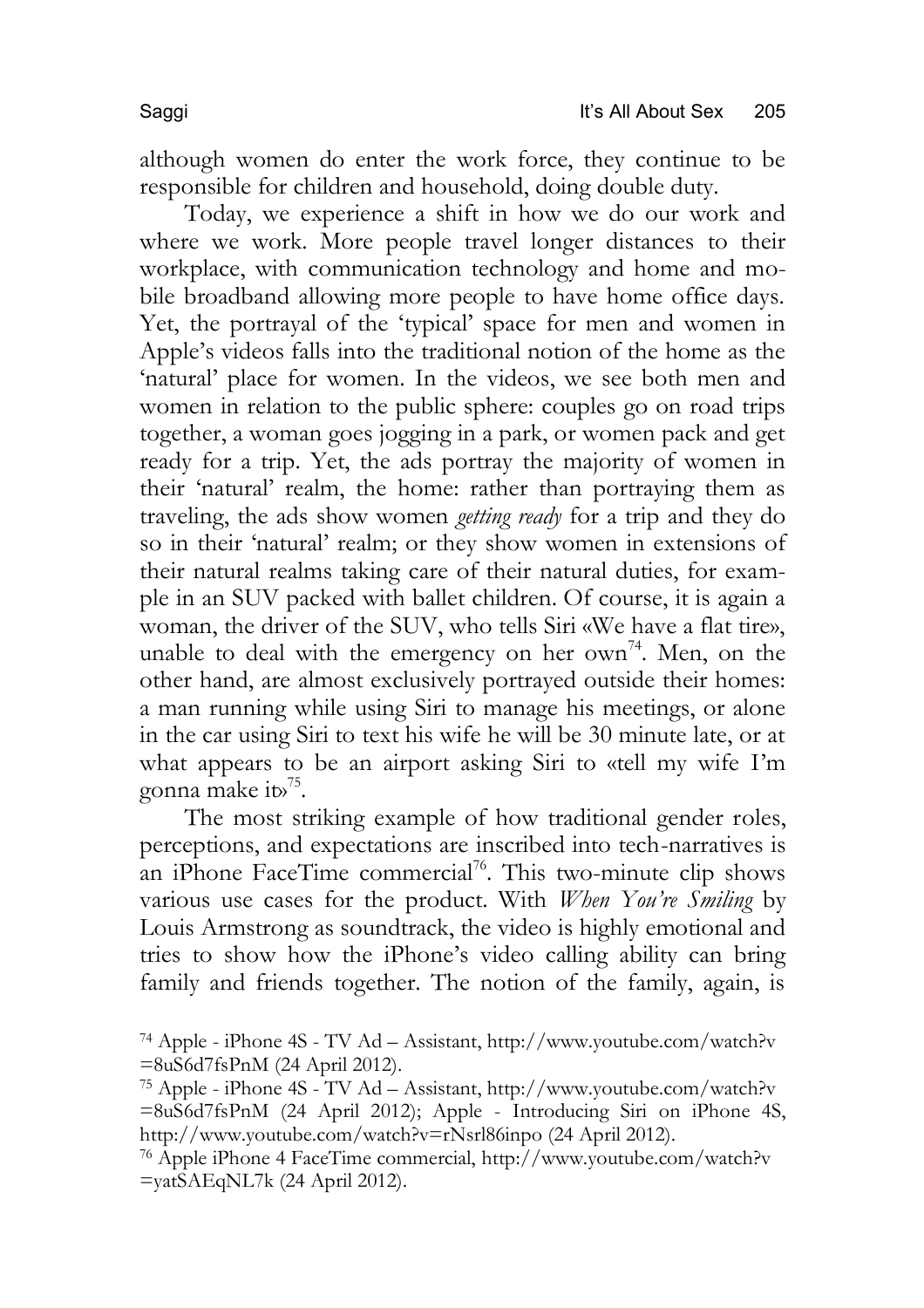very traditional: the video starts with a mom taking care of her little ones – of course at home – while we see her husband (in Apple's neat Walt Disney world, they are, of course, properly married, as their wedding band suggest) in a hotel room. Towards the end of the clip we see a pregnant woman (of Asian heritage) getting an ultrasound examination and her (Caucasian) soldier husband (again, properly married with a wedding ring) follows the procedure through FaceTime from his barracks bursting in tears. Technology allows family members to stay in touch and connects the masculine domain – business, the public sphere – with a woman's natural sphere – home and childcare. Interestingly, Apple's advertising iconography and portrayal of human relationships is very traditional (read: heterosexual), although in 2008, tech-blogs reported Apple to be among the top gay-friendly  $comparies<sup>77</sup>$ . The explicit portrayal of a homosexual couple is still a desideratum in Apple's iconography, but the expansion of the emojis in the September 2012 iOS 6 release (scheduled for fall 2012) including an icon for a lesbian and a gay couple holding hands is a sign that the company might also move to a more inclusive advertising style<sup>78</sup>.

Of course, Apple is a for-profit corporation and we have to take the carefully staged commercials for what they are: an attempt to sell a product, a brand, and a lifestyle by creating short stories around Apple devices, giving life to inanimate matter, and showing some of the many ways in which Apple thinks its devices can, should, or might enhance its customers' lives. Apple presents itself as catering to a very diverse customer base. Yet, this diversity is countered by very traditional notions of family

<sup>77</sup>Cf. e.g. MACNN, *Apple Rated Among Top 'Gay-Friendly' Companies*, 15 May 2008, http://www.macnn.com/articles/08/05/15/apple.is.gay.friendly/ (23 June 2012); A. SEMUELS, *Apple Named Most Gay-Friendly Brand*, LA Times, 16 May 2008, http://latimesblogs.latimes.com/technology/2008/05/apple-namedmos.html (23 June 2012).

<sup>78</sup>Cf. J. DIAZ, *Apple Adds Gay and Lesbian Couple Icons to iOS 6*, Gizmodo 14 June 2012, http://gizmodo.com/5918381/apple-adds-gay-and-lesbian-coupleicons-to-ios-6 (23 June 2012).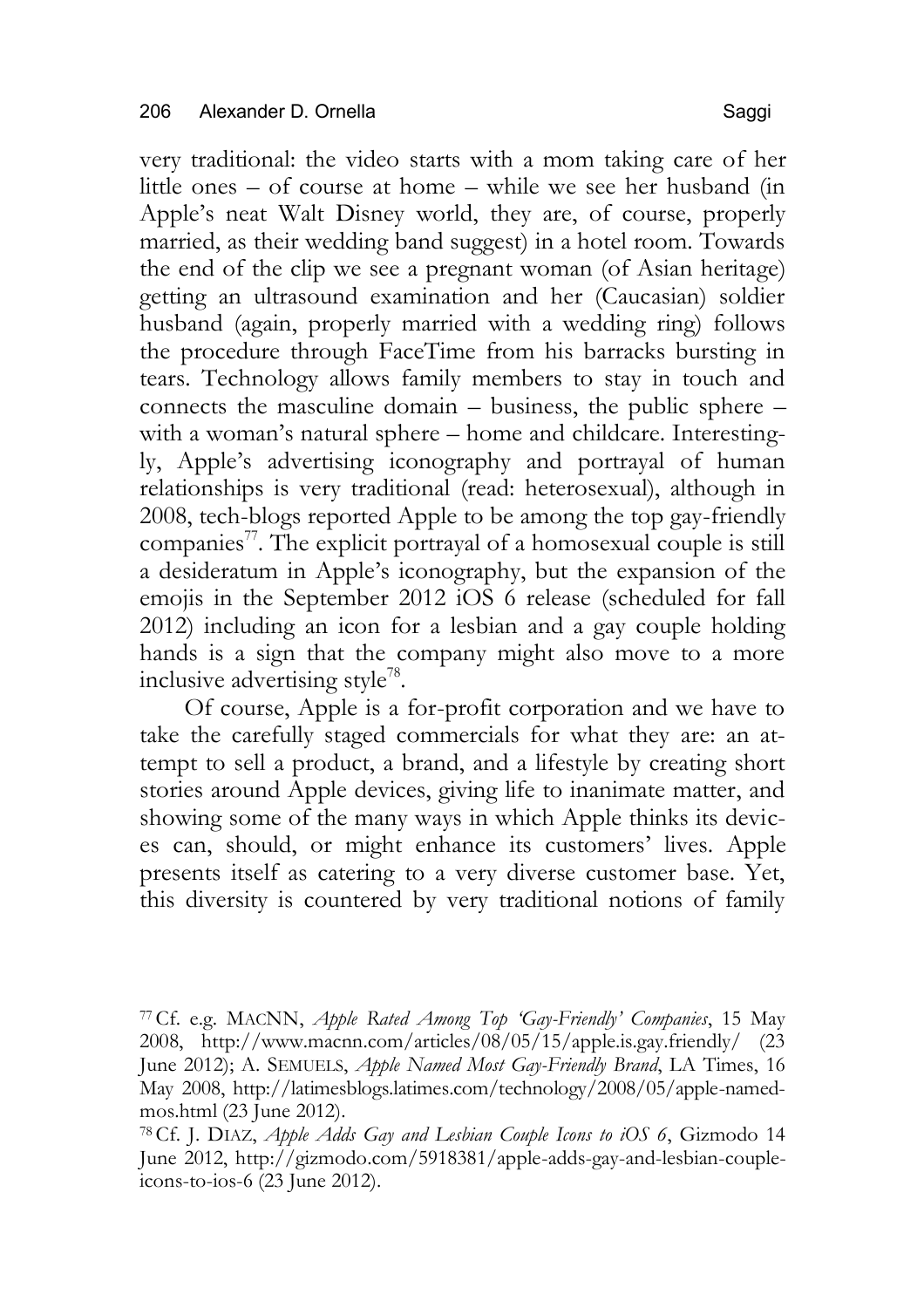(proper marriage between men and women)<sup>79</sup> and the portrayal of stereotypically gendered use cases and realms. This iconography can be understood as the construction and expression of a specific world view. Questioned about Apple's censorship after the removal of several adult apps from the iOS AppStore, for example, Steve Jobs made it clear that adult content such as pornography is off limits for iOS devices: «*However, we do believe we have a moral responsibility to keep porn off the iPhone. Folks who want porn can buy and [sic!] Android phone*» 80. Adult content and gender roles or family structures are certainly two very different things, but it is important to acknowledge that values and world views held by key figures of a company can have an impact on the marketing strategy of the company and its positioning in the market place. With a gay man serving under Steve Jobs as COO (and the successor of Steve Jobs as CEO), as reportedly one of the first California companies to offer equal benefits to employees' same-sex partners, and with its support to fight Proposition 8, the elimination of the right of same-sex couples to marry<sup>81</sup>, Apple certainly is not an anti-gay company, although it shows exclusively heterosexual couples in its ads. In a contribution to the Austrialian magazine *The Punch*, political scientist Lauren Rosewarne, however, calls Apple's stance towards homosexuality lukewarm at best. «Apple are masters at flip-flopping when it comes to homosexuality. Let's cast our minds back to the launch of the iPad. The

<sup>79</sup> This very traditional portrayal of family is interesting especially because Tom Cook, Steve Job's sucessor as Apple CEO, is assumed to be homosexual, something neither he nor Apple have confirmed or denied. Media reports keep pointing out that Cook has not publically come out yet. An example of the many media reports on the subject matter is: F. SALMON, *Don't Ignore Tim Cook's Sexuality*, Reuters Opinion Blog, 25 August 2011, http://blogs.reuters. com/felix-salmon/2011/08/25/dont-ignore-tim-cooks-sexuality/ (20 April 2012).

81Cf. R. PALMER, *Apple Opposes Calif. Prop 8, Donates \$ 100k to 'No' Campaign*, TUAW, 24 Oct 2008, http://www.tuaw.com/2008/10/24/apple-opposescalif-prop-8-donates-100k-to-no-campaign/ (23 June 2012).

<sup>80</sup> Steve Jobs in M.G. SIGLER, *Steve Jobs Reiterates: "Folks who want porn can buy an Android phone"*, TechGrunch, 19 April 2010, http://techcrunch.com/2010/

<sup>04/19/</sup>steve-jobs-android-porn/ (20 April 2012), italics in original; cf. also R. TATE, *Steve Jobs Offers World 'Free From Porn'*, Gawker, 15 May 2010, http://gawker.com/5539717/ (23 June 2012).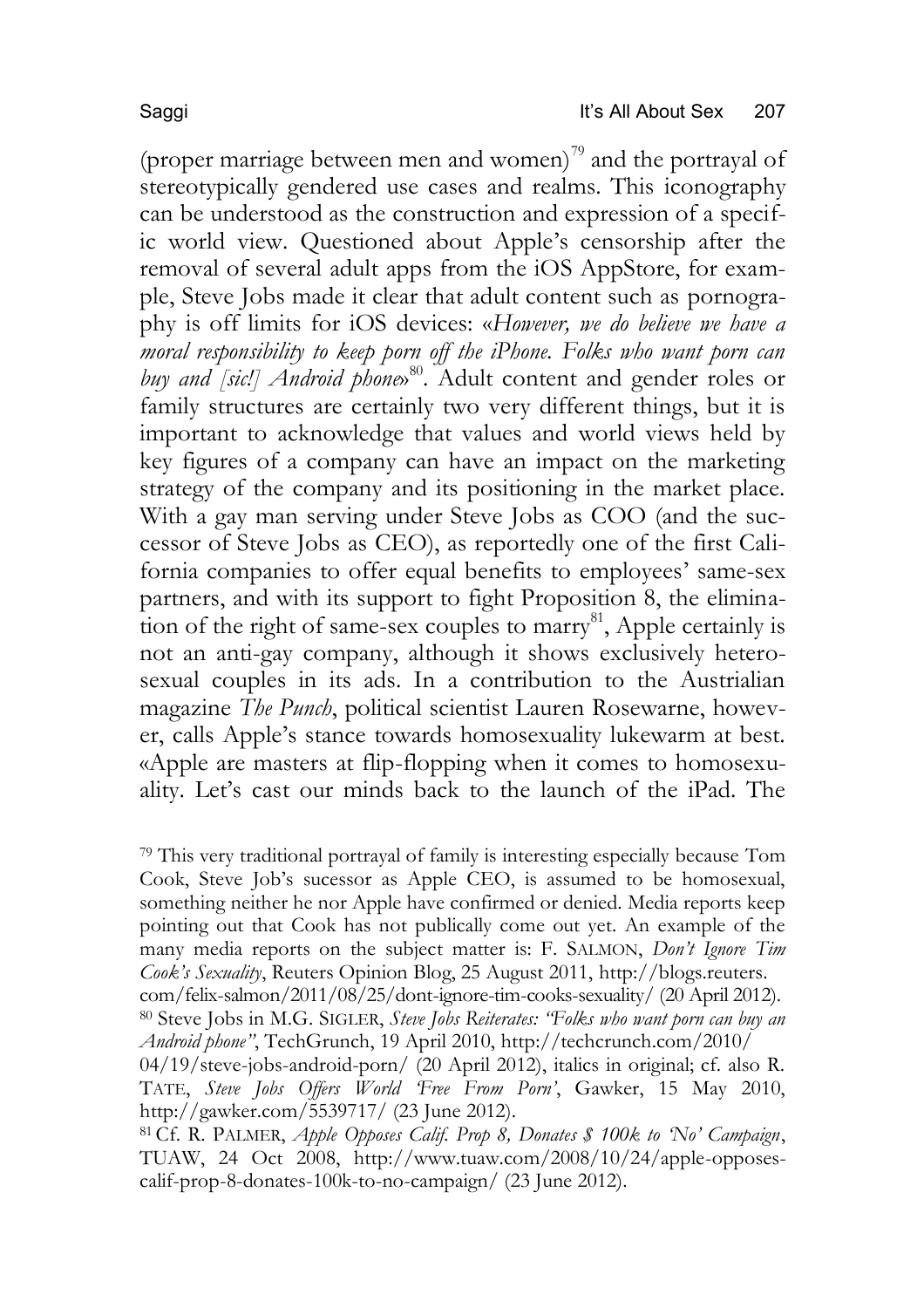company quickly censored a graphic novel showing two men kissing. And then they uncensored its<sup>82</sup>. And she continues quite poignantly: «First Apple hate the gays. Then they love the gays. Then they don't know how they feel about the gays. Then they realize that the gays buy the computers too<sup>83</sup>. Apple's history of censoring adult and non-adult apps, and the iconography of its TV ads with its strong emphasis on 'family values', can then be understood as an attempt to create a  $Disney-style<sup>84</sup>$  happy-everafter world. Whether or not this shiny world has room for samesex couples to be featured in commercials remains to be seen.

We can also understand Apple's TV commercials as a reflection of the social structures the company is situated in, does business in, and caters to. As such, the use cases for both (business)women and (business)men can be understood as an expression of what Apple thinks the socio-cultural situation of and gender roles for the majority of its (western US American) customers looks like: namely that women enter the work force, but that heteronormative systems and their consequences remain the same.

The properly married heterosexual couples in Apple's advertisement can be understood as a reflection of what is a socially acceptable portrayal of norms in Apple's home market and one can only imagine the outcry of Christian conservatives (and possible negative consequences for sales figures) were Apple to feature relationships outside heteronormativity. Advertisements need to be able to gain customers' attention and provide values, images, situations, and problem solutions they can identify with

<sup>82</sup> L. ROSEWARNE, *Apple Should Have Kept the Anti-Gay App*, «The Punch», 28 March 2011, http://www.thepunch.com.au/articles/apple-should-have-keptthe-anti-gay-app/ (23 June 2012).  $83 \text{ Ivi.}$ 

<sup>84</sup>Cf. R. HIRSCHFELD, *If Apple is Disney then is the iPad Miley Cyrus?*, 20 June 2010, http://robhirschfeld.com/2010/06/20/if-apple-is-disney-then-is-the-ipadmiley-cyrus/ (23 June 2012); C. BUCKLER, *Why Apple's Moral Censorship is Doomed*, 23 July 2010, http://www.sitepoint.com/why-apples-moral-censorshipis-doomed/ (23 June 2012). There has also been dispute about an 'anti-gay' app Apple approved but pulled after fierce criticism in the media, cf. N. SPENCE, *Apple Pulls Anti-Gay App from iTunes Store*, Macworld, 29 Nov 2010, http://www.macworld.com/article/1156034/anti\_gay\_app\_pulled.html (23 June 2012).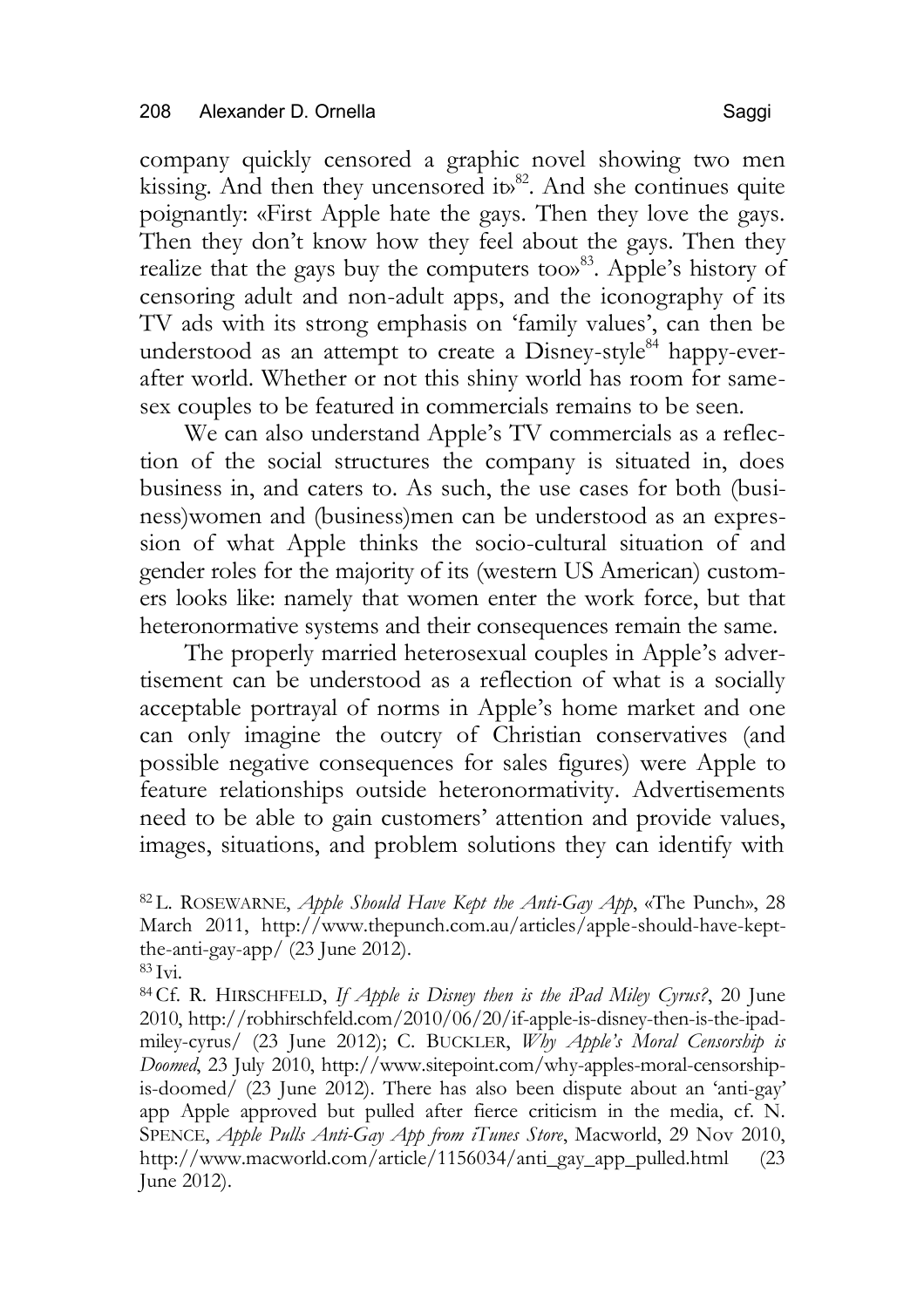within a few seconds. Advertisers can employ various strategies for this, they can send out controversial and ambivalent messages, create utopian worlds, or provide a space in which potential customers recognize their own experiences. As Pamela Morris argues, «advertisements are both cultural indicators and cultural artifacts, acting as echoes, mirrors, and historic notes»<sup>85</sup>. Thus an advertisement is more than just a mirror of society, it also contributes to public and shared understandings of what masculine and feminine roles are or ought to be, of what male and female bodies look or ought to look like: «Advertisements guide thinking, action, and behavior as people come to accept mainstream ideas through visuals. The most crucial of these is what it means to be a man or a woman. Ideas about how to feel, dress, look, and behave, and how to interact with other men and women is the bedrock of the culture in which we lives.<sup>86</sup>.

Gender and normalized, naturalized, traditional gender roles – which gender is expected to participate in the technological realm in what ways – are an important ingredient in the attempt to get a company's message across. «At issue is the narrow and limiting role women are boxed into – sexualized ideals. Images contribute to gender roles that are generally unconscious and subtle but constrain women from opportunities and advancement in the public sphere, including in business and government»<sup>87</sup>. Even with all the diversity in Apple's spots, the videos contribute to these 'boxing-processes'. Not only do they reflect current social structures, but they further reinforce expectations regarding the appropriate, normal, and natural spheres for female and male bodies. Yet, these stereotypical gender roles are often hidden or not recognized as such because they are taken for granted, experienced as 'normal' and 'natural' in our everyday lives. The emotionally laden images in advertising thus both reflect socio-

<sup>85</sup> P. MORRIES, *Overexposed. Issues of Public Gender Imaging*, «Advertising and Society Review», VI (3), 2005, http://muse.jhu.edu/journals/advertising\_and\_ society\_review/v006/6.3morris.html (28 April 2012).

<sup>87</sup> *Ibidem*.

<sup>86</sup> *Ibidem*.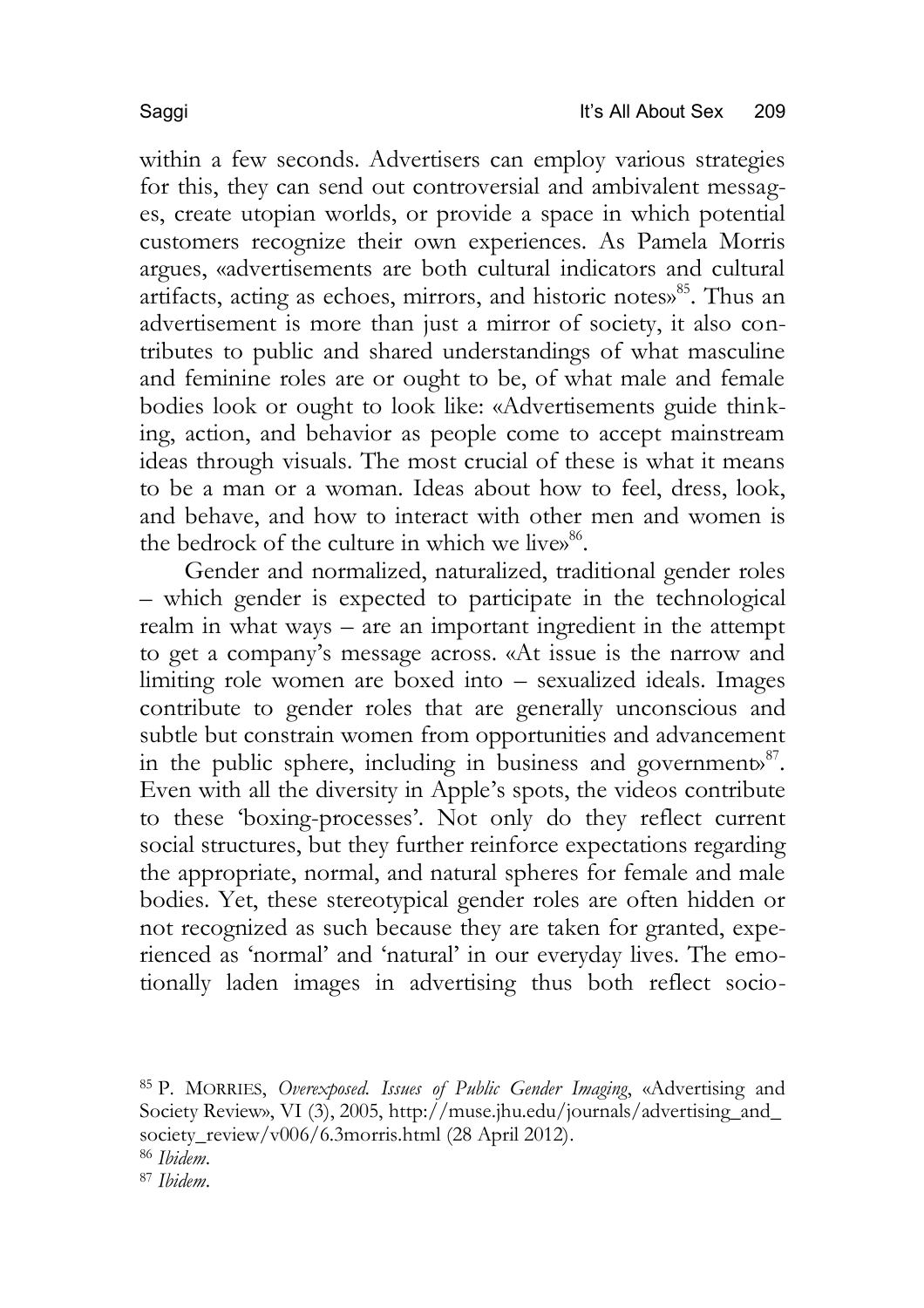cultural and socio-economic structures and contribute to naturalization processes.

# 5. *Conclusion*

Technology is experienced and perceived as ambivalent. It can be threatening and destructive, as in the case of the Fukushima Daiichi nuclear disaster in spring 2011, or intrusive, such as the omnipresence of beeping and ringing cell phones in movie theaters, lectures, or public transportation. We often long for 'safe havens', i.e. technology-free zones, and yet hesitate to disconnect ourselves from the permanent stream of information<sup>88</sup>. But people perceive technology also as an enrichment of their lives because it allows them to do things otherwise not possible. Yet, when it comes to gender roles, technology is still taken to be a neutral actor or it is invested with a utopian power to transform existing structures of injustice and oppression.

Looking at the ways women and men 'do' technology and the spaces where they 'do' technology – or are perceived to 'do' technology –, often unveils that even diverse representations of today's life are infused with a very traditional separation of masculine/feminine spheres reinforced by socio-cultural, economic, and technological narratives. Despite the critical work of feminists and cultural theorists, these narratives often remain unquestioned and unchallenged on a broader scale. The continued representation of a gender binary in uses of technologies in advertisements such as those by Apple analyzed above, is an expression of the world views of both those in charge of the design, production, and marketing process as well as the consumers they cater to:

Advertisers are realists. They can't afford their message to be too idealistic. They have to present the best of what they know

88Volkswagen implemented a Blackberry mail shut-down for some workers starting 30 minutes after their shift, cf. DIE ZEIT ONLINE, *Volkswagen verringert Handy-Stress*, 23.12.2011, http://www.zeit.de/karriere/beruf/2011-12/volkswagen-blackberry-mailsperre (23 June 2012).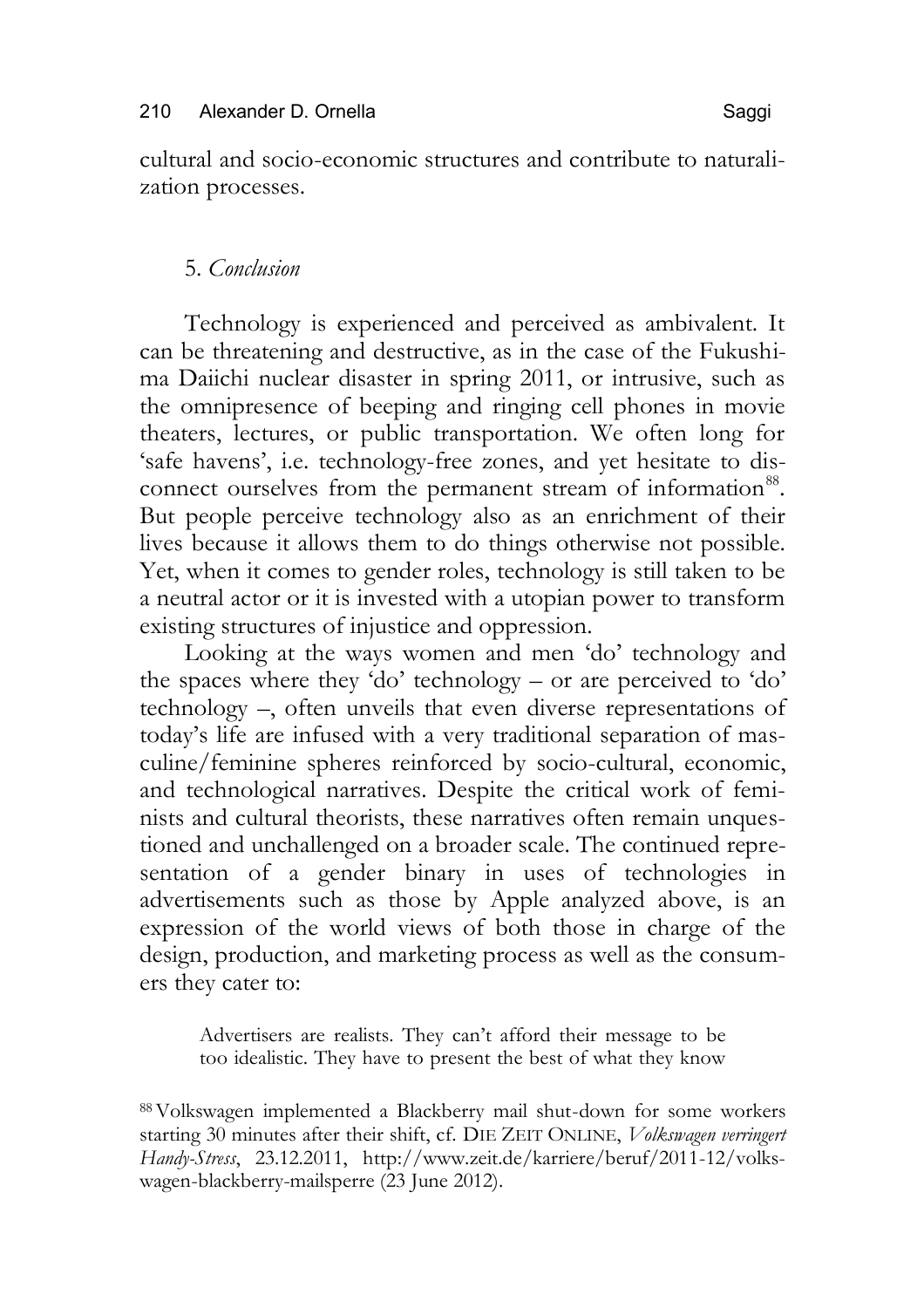their audience wants. They need to be cautious enough not to overshoot and bold enough not to hit below the mark. People in advertisements communicate the message. They socialize it. They give us a role model for what is right, beautiful, and normal at any given moment. The advertiser is both the shaper and the shaped. They give us gender specific advertisements to tell us what it is like to be a man or a woman<sup>89</sup>.

The way Apple markets its recent products is an informative example of how advertisers are both the «shaper and the shaped». Even with all the diversity present in its marketing, it still subscribes to the popular notion of technology as the natural realm of men. Thus Apple's advertising and Apple's corporate structure is a reflection of the naturalization processes at work in society at large. Not only is Apple's CEO male, but so is Apple's leadership<sup>90</sup>. An all-male team gets on stage a few times a year to lure us into buying Apple's latest magical devices. Male bodies talk to, sell to, design and market for female bodies. Male bodies on stage and in the marketing videos talk about 'magical' devices they designed and produced, and they promise that they will make our interaction with technology feel more 'natural' and transform the ways we do things. However, the aim to make interaction with technology more 'natural' together with the visual dichotomy of male/female bodies only strengthens traditional gender master narratives rather than subverting them and thus contributes to the naturalization of specific technologies as masculine or feminine. These master narratives need to be challenged and disrupted, through critical analysis and imaginations of different technarratives, such as in the sticker that has been around for a while saying: «No, this is *not* my boyfriend's computer».

Many different aspects contribute to our understanding of the role of male and female bodies in society, and technology is one of them. Yet, technology does not determine masculine or female spheres by itself, rather, it is part of a meaning-making process in which it can adopt different meanings and can be used to strengthen or subvert existing power structures and gender

<sup>89</sup> P. MORRIES, *Overexposed,* cit.

<sup>90</sup> Apple – Executive Profiles, http://www.apple.com/pr/bios/ (9 May 2012).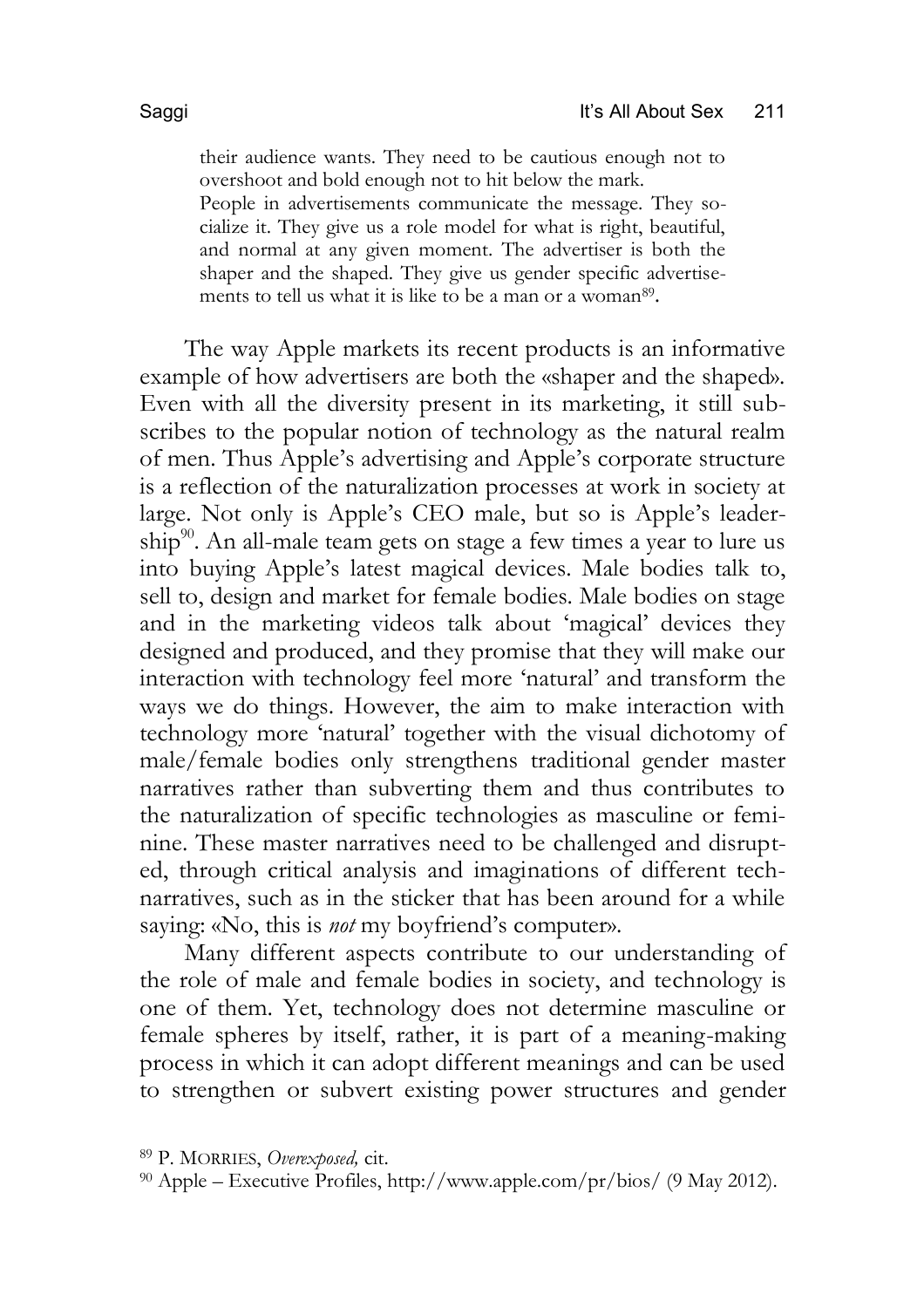stereotypes. After all, as Hughes writes, technology is «messy and complex. It is difficult to define and to understand. In its variety, it is full of contradictions, laden with human folly, saved by occasional benign deeds, and rich with unintended consequences. Yet today most people in the industrialized world reduce technology's complexity, ignore its contradictions, and see it as little more than gadgets and as a handmaiden of commercial capitalism and military<sup>91</sup>.

Technology is not just tools or gadgets we decide to use or not to use. Rather, technology emerges from and is an expression of human creativity. It is a way to construct and transform the world around us, the world we live in<sup>92</sup>. We construct and create technology, and by using technology, we shape our world. There is nothing natural about the relationship between gender and technology or the female body and technology other than whatever ideas of 'norms', 'nature' and values we attribute to technology. As Silva argues,

[r]esources, some of which are technologies, construct social divisions because they are built within assumptions constituted in these divisions. That is not to say that technologies are not changed with use. Indeed they are, and the assumptions of their construction may be greatly transgressed<sup>93</sup>.

Technology is gendered, still predominantly white and male, but not because this is its nature, but because technology is a cultural product – the product of a (western) culture that takes as its norm the white western male<sup>94</sup>. The adequate, proper, 'natural' role and place of male and female bodies is inscribed in power structures, symbols, values, and what we think of as 'normal' or 'natural'. Technology is not something otherworldly – even if it is sometimes perceived as such –, but part of the gendered reality

<sup>91</sup> T.P. HUGHES, *Human-Built World. How to Think About Technology and Culture*, University of Chicago Press, Chicago 2004, p. 1.

<sup>92</sup> Cf. ivi, pp. 5-7.

<sup>93</sup> E. SILVA, *Technology, Culture, Family*, cit., pp. 187-188.

<sup>94</sup> Cf. M.M. WRIGHT, *Finding a Place in Cyberspace*, «Frontiers», XXVI (1), 2005, pp. 48-59, here p. 49.